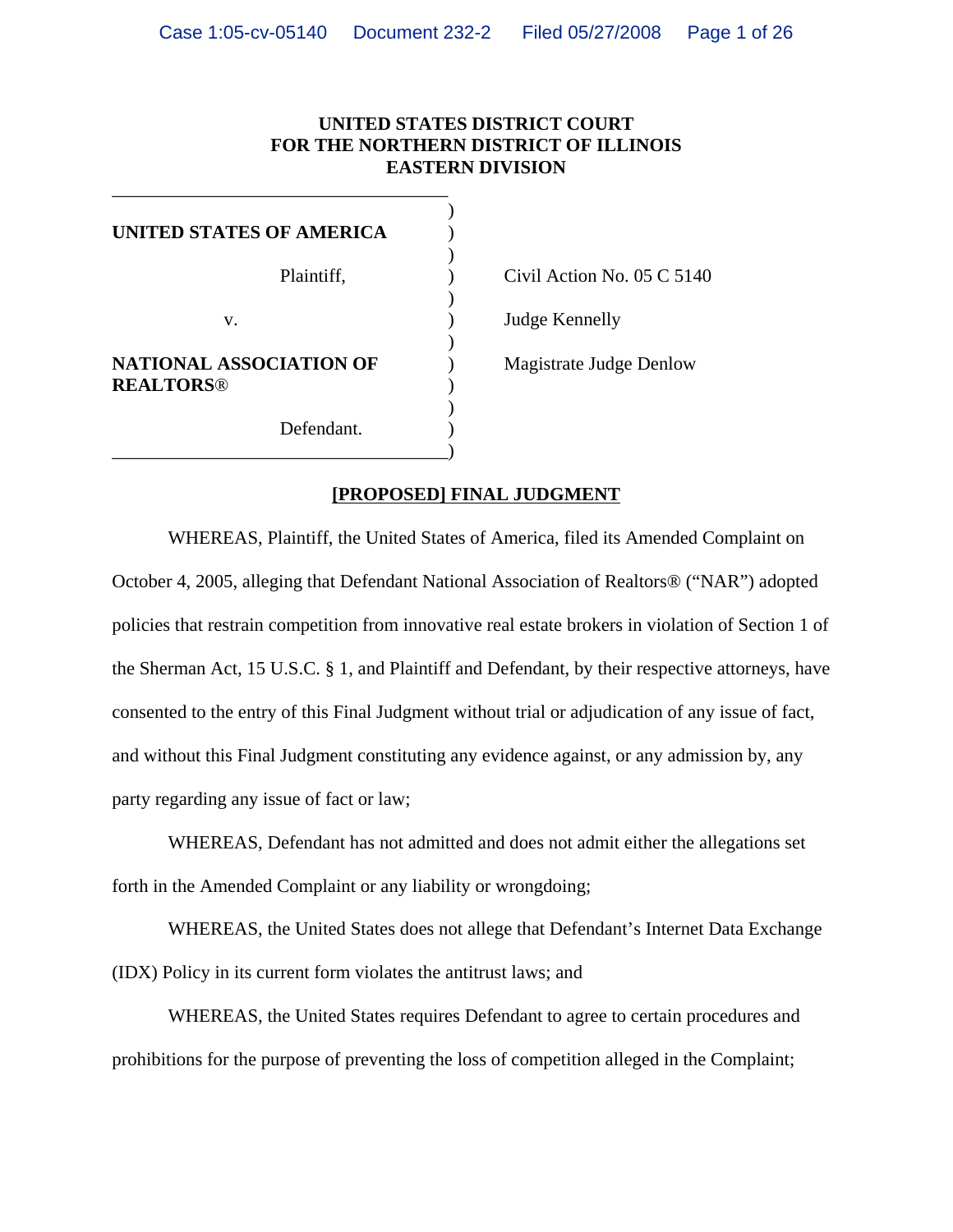NOW THEREFORE, before any testimony is taken, without trial or adjudication of any issue of fact, and upon consent of the parties, it is ORDERED, ADJUDGED AND DECREED:

#### **I. JURISDICTION**

This Court has jurisdiction over the Parties and subject matter of this action. The Complaint states a claim upon which relief may be granted against Defendant under Section 1 of the Sherman Act, as amended (15 U.S.C. § 1).

#### **II. DEFINITIONS**

As used in this Final Judgment:

A. "Broker" means a Person licensed by a state to provide services to a buyer or seller in connection with a real estate transaction. The term includes any Person who possesses a Broker's license and any agent or sales associate who is affiliated with such a Broker.

B. "Customer" means a seller client of a Broker or a Person who has expressed to a Broker an interest in purchasing residential real property and who has described the type, features, or location of the property in which he or she has an interest, entitling the Broker to Provide the Customer multiple listing service ("MLS") listing information by any method (*e.g.*, by hand, mail, facsimile, electronic mail, or display on a VOW).

C. "Final Judgment" includes the Modified VOW Policy attached as Exhibit A and the definition of MLS Participant and accompanying Note attached as Exhibit B.

D. "ILD Policy" means the "ILD (Internet Listing Display) Policy" that NAR adopted on or about August 31, 2005, and any amendments thereto.

E. "Including" means including, but not limited to.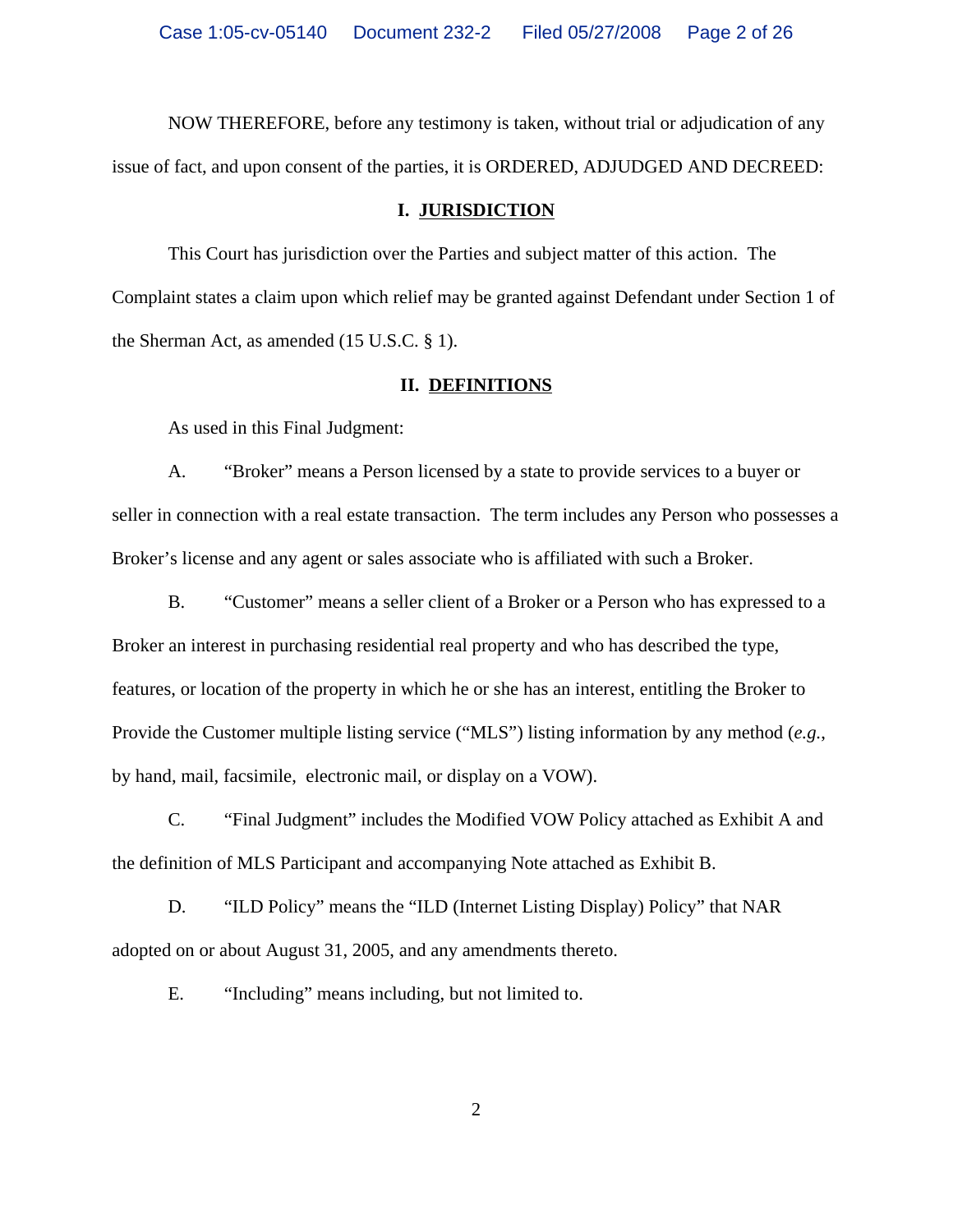F. "Listing Information" means all records of residential properties (and any information relating to those properties) stored or maintained by a multiple listing service.

G. "Member Board" means any state or local Board of Realtors® or Association of Realtors®, including any city, county, inter-county, or inter-state Board or Association, and any multiple listing service owned by, or affiliated with, any such Board of Realtors® or Association of Realtors®.

H. "Modified VOW Policy" means the policy attached to this Final Judgment as Exhibit A.

I. "NAR" means the National Association of Realtors®, its predecessors, successors, divisions, subsidiaries, affiliates, partnerships, and joint ventures and all directors, officers, employees, agents, and representatives of the foregoing. The terms "subsidiary," "affiliate," and "joint venture" refer to any Person in which there is or has been partial (twenty percent or more) or total ownership or control between NAR and any other Person.

J. "Person" means any natural person, corporation, company, partnership, joint venture, firm, association, proprietorship, agency, board, authority, commission, office, or other business or legal entity, whether private or governmental.

K. "Provide" means to deliver, display, disseminate, convey, or reproduce.

L. "Rule" means any rule, model rule, ethical rule, bylaw, policy, standard, or guideline and any interpretation of any Rule issued or approved by NAR, whether or not the final implementation date of any such Rule has passed.

M. "VOW" or "virtual office website" means a website, or feature of a website, operated by a Broker or for a Broker by another Person through which the Broker is capable of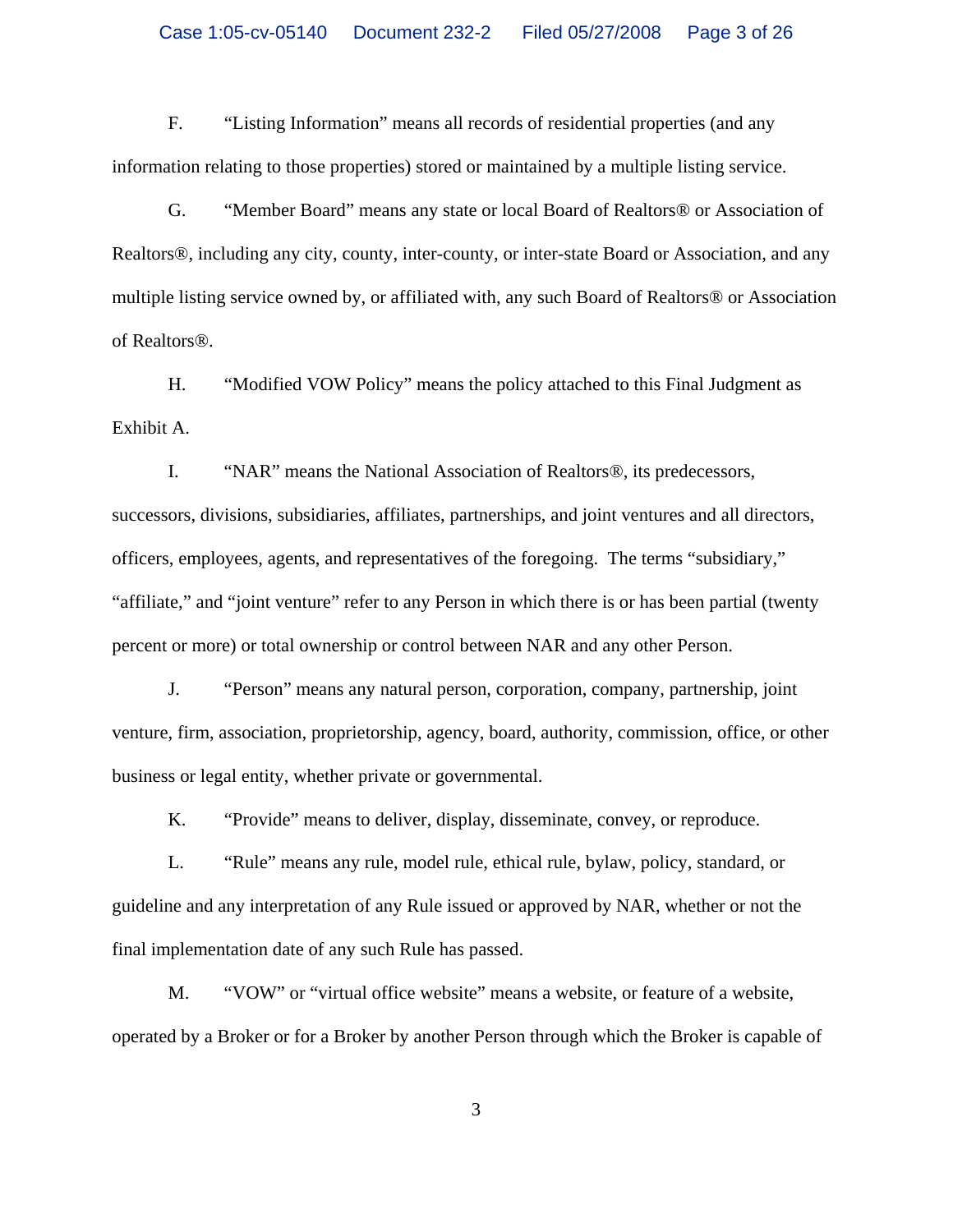providing real estate brokerage services to consumers with whom the Broker has first established a Broker-consumer relationship (as defined by state law) where the consumer has the opportunity to search MLS data, subject to the Broker's oversight, supervision, and accountability.

N. "VOW Policy" means the "Policy governing use of MLS data in connection with Internet brokerage services offered by MLS Participants ('Virtual Office Websites')," adopted by NAR on or about May 17, 2003, and any amendments thereto.

O. The terms "and" and "or" have both conjunctive and disjunctive meanings.

#### **III. APPLICABILITY**

This Final Judgment applies to NAR and all other Persons in active concert or participation with NAR who have received actual notice of this Final Judgment. A Member Board shall not be deemed to be in active concert with NAR solely as a consequence of the Member Board's receipt of actual notice of this Final Judgment and its affiliation with or membership in NAR and its involvement in regular activities associated with its affiliation with or membership in NAR (*e.g.*, coverage under a NAR insurance policy, attendance at NAR meetings or conventions, or review of Member Board policies by NAR).

#### **IV. PROHIBITED CONDUCT**

Subject to the provisions of Sections V and VI of this Final Judgment, the Modified VOW Policy (Exhibit A), and the definition of MLS Participant and accompanying Note (Exhibit B), NAR shall not adopt, maintain, or enforce any Rule, or enter into or enforce any agreement or practice, that directly or indirectly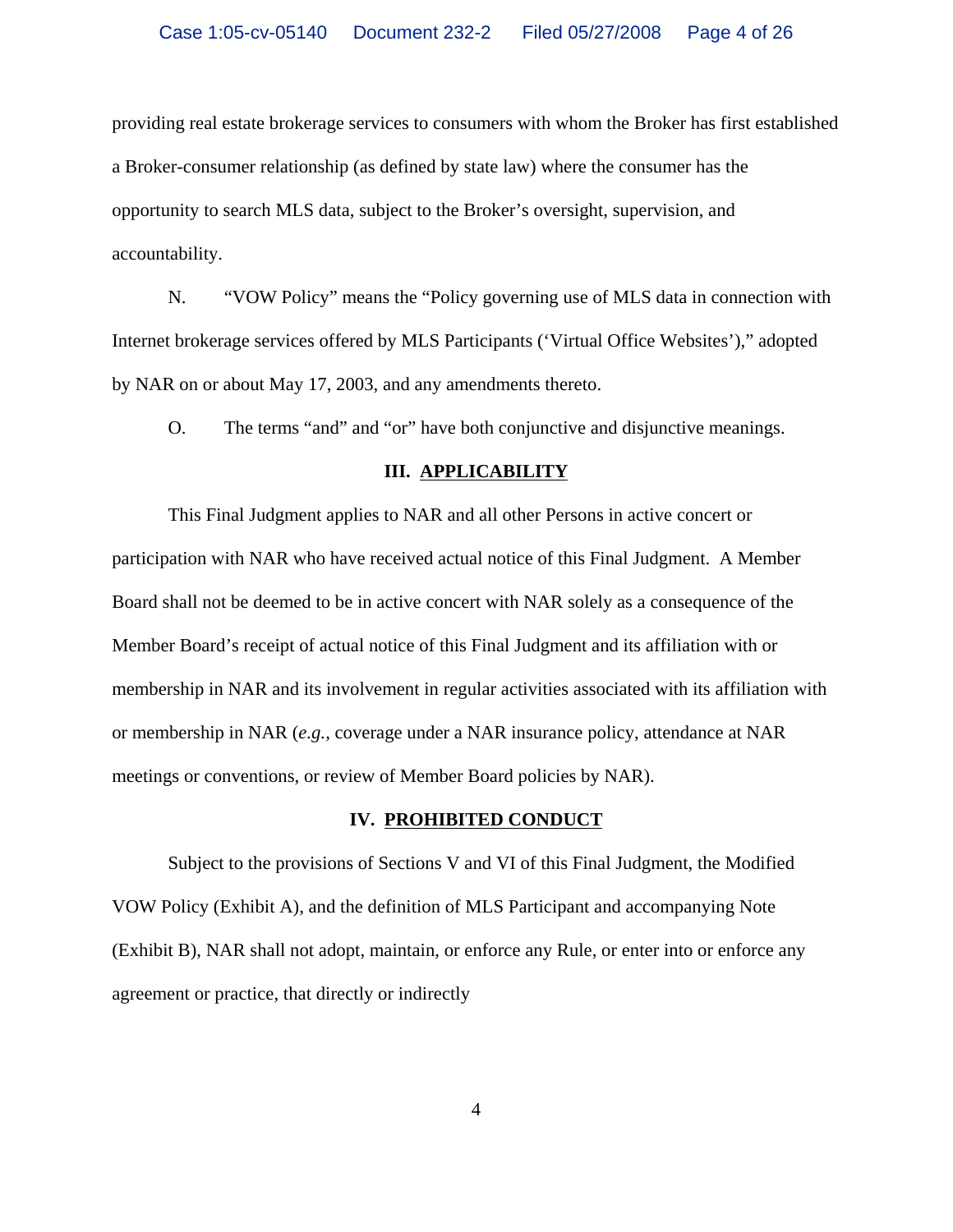A. prohibits a Broker from using a VOW or prohibits, restricts, or impedes a Broker who uses a VOW from providing to Customers on its VOW all of the Listing Information that a Broker is permitted to Provide to Customers by hand, mail, facsimile, electronic mail, or any other methods of delivery;

B. unreasonably disadvantages or unreasonably discriminates against a Broker in the use of a VOW to Provide to Customers all of the Listing Information that a Broker is permitted to Provide to Customers by hand, mail, facsimile, electronic mail, or any other methods of delivery;

C. prohibits, restricts, or impedes the referral of Customers whose identities are obtained from a VOW by a Broker who uses a VOW to any other Person, or establishes the price of any such referral;

D. imposes fees or costs upon any Broker who operates a VOW or upon any Person who operates a VOW for any Broker that exceed the reasonably estimated actual costs incurred by a Member Board in providing Listing Information to the Broker or Person operating the VOW or in performing any other activities relating to the VOW, or discriminates in such VOWrelated fees or costs between those imposed upon a Broker who operates a VOW and those imposed upon a Person who operates a VOW for a Broker, unless the MLS incurs greater costs in providing a service to a Person who operates a VOW for a Broker than it incurs in providing the same service to the Broker; or

E. is inconsistent with the Modified VOW Policy.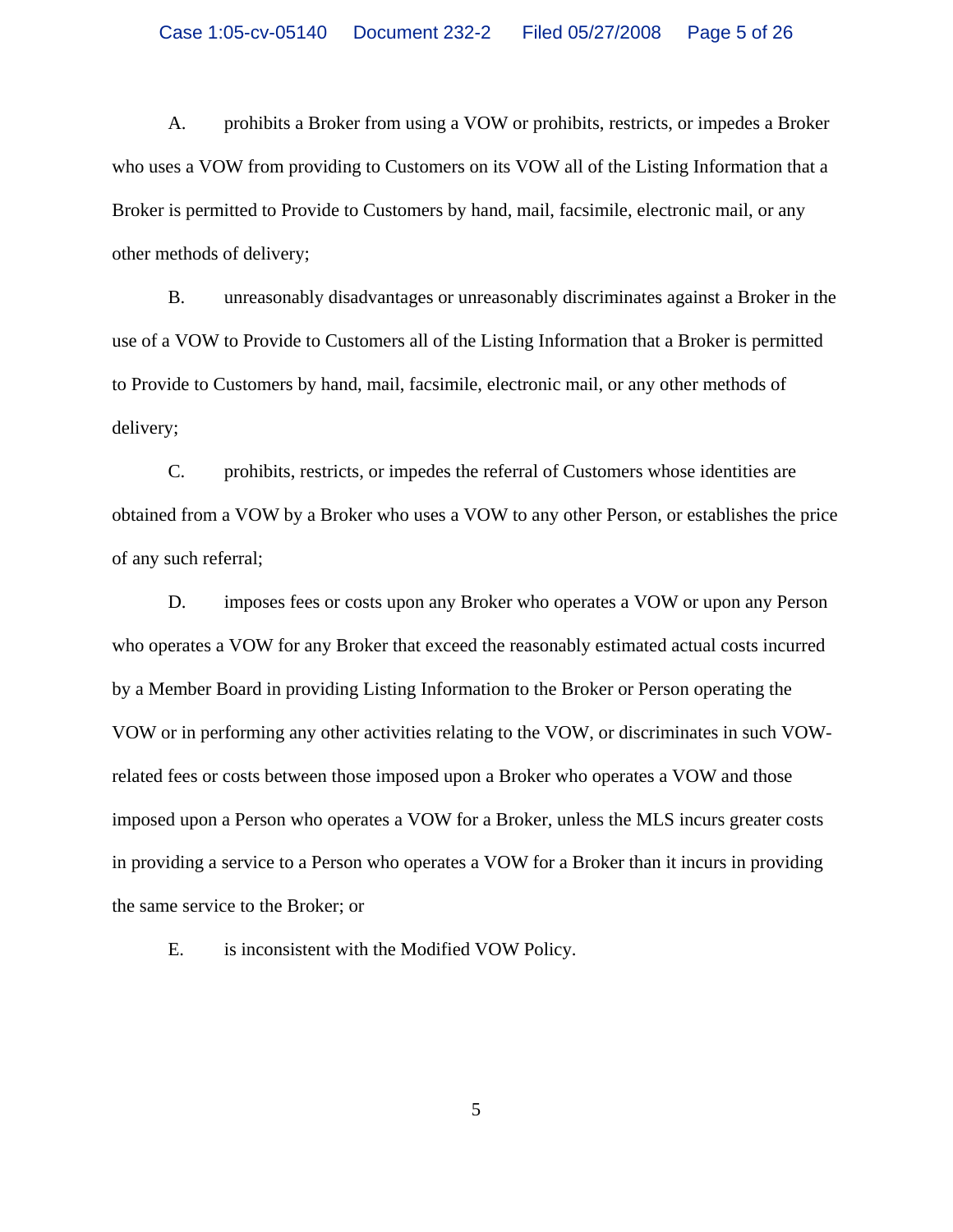#### **V. REQUIRED CONDUCT**

A. Within five business days after entry of this Final Judgment, NAR shall repeal the ILD Policy and direct each Member Board that adopted Rules implementing the ILD Policy to repeal such Rules at the next meeting of the Member Board's decisionmaking body that occurs more than ten days after receipt of the directive, but no later than ninety days after entry of this Final Judgment.

B. Within five business days after entry of this Final Judgment, NAR shall direct Member Boards that adopted Rules implementing the VOW Policy to repeal such Rules at the next meeting of the Member Board's decisionmaking body that occurs more than ten days after receipt of the directive, but no later than ninety days after entry of this Final Judgment.

C. Within five business days after entry of this Final Judgment, NAR shall adopt the Modified VOW Policy. NAR shall not change the Modified VOW Policy without either obtaining advance written approval by the United States Department of Justice, Antitrust Division ("DOJ") or an order of the Court pursuant to Section VIII of this Final Judgment authorizing the proposed modification.

D. Within five business days after entry of this Final Judgment, NAR shall direct Member Boards to adopt the Modified VOW Policy within ninety days after entry of this Final Judgment, and to thereafter maintain, act consistently with, and enforce Rules implementing the Modified VOW Policy. NAR shall simultaneously direct Member Boards, beginning upon receipt of the directive, not to adopt, maintain, or enforce any Rule or practice that NAR would be prohibited from adopting, maintaining, or enforcing pursuant to Section IV of this Final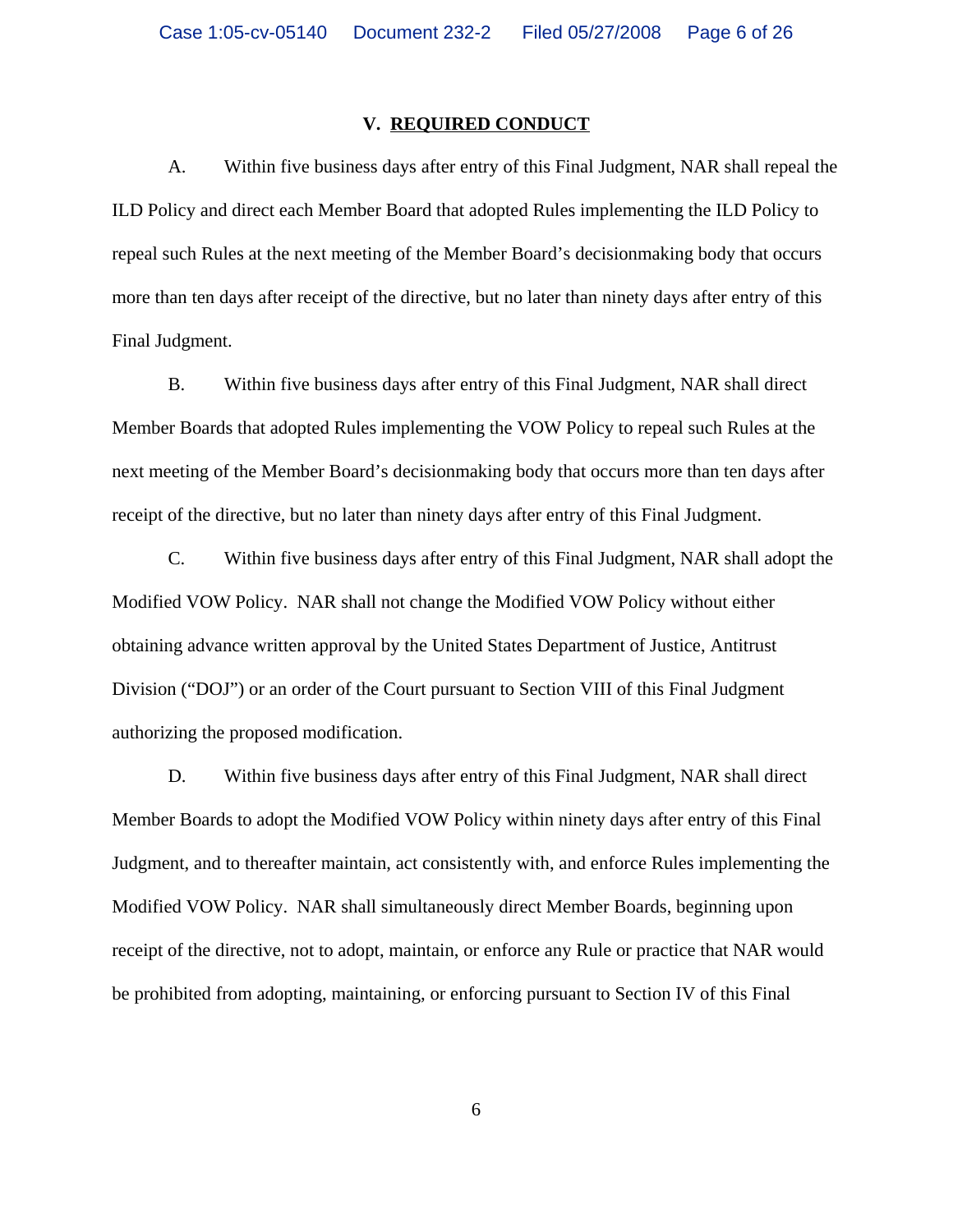Judgment (including Rules or practices that unreasonably discriminate against Brokers in their operation of VOWs).

E. If NAR determines that a Member Board has not timely adopted or maintained, acted consistently with, or enforced Rules implementing the Modified VOW Policy, it shall, within thirty days of such determination, direct in writing that the Member Board do so. NAR shall deny coverage under any NAR insurance policy (or cause coverage to be denied) to any Member Board for as long as that Member Board refuses to adopt, maintain, act consistently with, and enforce rules implementing the Modified VOW Policy. NAR shall also notify the DOJ of the identity of that Member Board and the Modified VOW Policy provisions it refused to adopt, maintain, act consistently with, or enforce. For purposes of this provision, a failure of a Member Board to adopt, maintain, act consistently with, or enforce Rules implementing the Modified VOW Policy within ninety days of a written directive to that Member Board from NAR shall constitute a refusal by the Member Board to do so.

F. If NAR determines that a Member Board has adopted, maintained, or enforced any Rule or practice that NAR would be prohibited from adopting, maintaining, or enforcing pursuant to Section IV of this Final Judgment (including Rules or practices that unreasonably discriminate against Brokers in their operation of VOWs), it shall, within thirty days of such determination, direct in writing that the Member Board rescind and cease to enforce that Rule or practice. NAR shall deny coverage under any NAR insurance policy (or cause coverage to be denied) to any Member Board for as long as that Member Board refuses to rescind and cease to enforce that Rule or practice. NAR shall also notify the DOJ of the identity of that Member Board and the Rule or practice it refused to rescind and cease to enforce. For purposes of this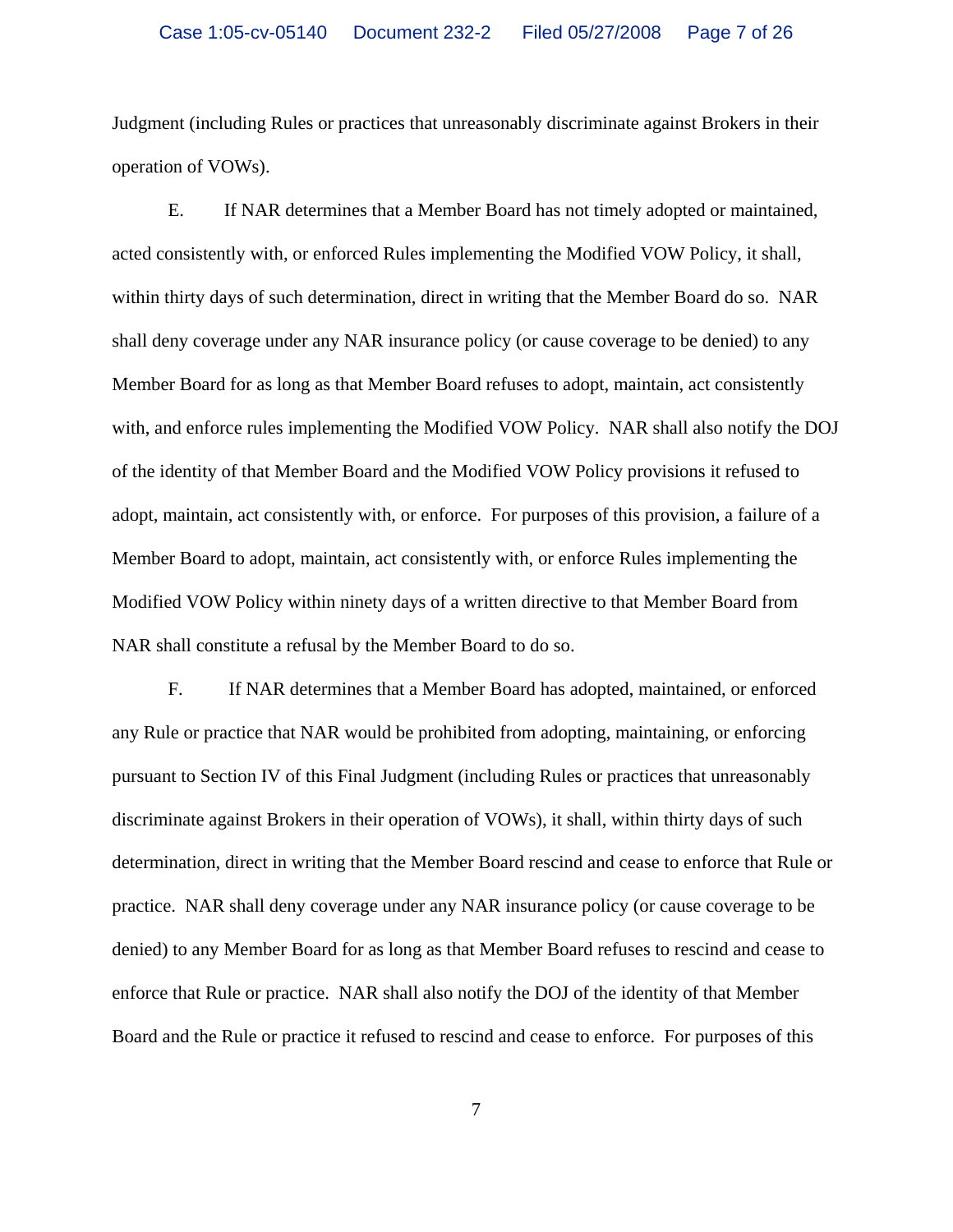provision, a Member Board's failure to rescind and cease to enforce the Rule or practice within ninety days of a written directive from NAR shall constitute a refusal by the Member board to do so.

G. Within thirty days of entry of this Final Judgment, NAR shall designate an

Antitrust Compliance Officer with responsibility for educating Member Boards about the

antitrust laws and for achieving full compliance with this Final Judgment. The Antitrust

Compliance Officer shall be responsible for the following:

- (1) supervising NAR's review of Rules of NAR's Member Boards for compliance with this Final Judgment and the Modified VOW Policy;
- (2) maintaining copies of any communications with any Person containing allegations of any Member Board's (i) noncompliance with any provision of the Modified VOW Policy or with this Final Judgment or (ii) failure to enforce any Rules implementing the Modified VOW Policy;
- (3) reporting to the United States 180 days after entry of this Final Judgment and again on the first anniversary of the entry of this Final Judgment, the identity of each Member Board that has not adopted Rules implementing the Modified VOW Policy;
- (4) ensuring that each of NAR's Member Boards that owns or operates a multiple listing service are provided briefing materials, within ninety days of the entry of this Final Judgment, on the meaning and requirements of the Modified VOW Policy and this Final Judgment; and
- (5) holding an annual program for NAR Member Boards and their counsel that includes a discussion of the antitrust laws (as applied to such Member Boards) and this Final Judgment.
- H. NAR shall maintain and shall furnish to the DOJ on a quarterly basis (beginning

ninety days after entry of this Final Judgment) copies of any communications with any Person containing allegations of any Member's Board's (1) noncompliance with any provision of the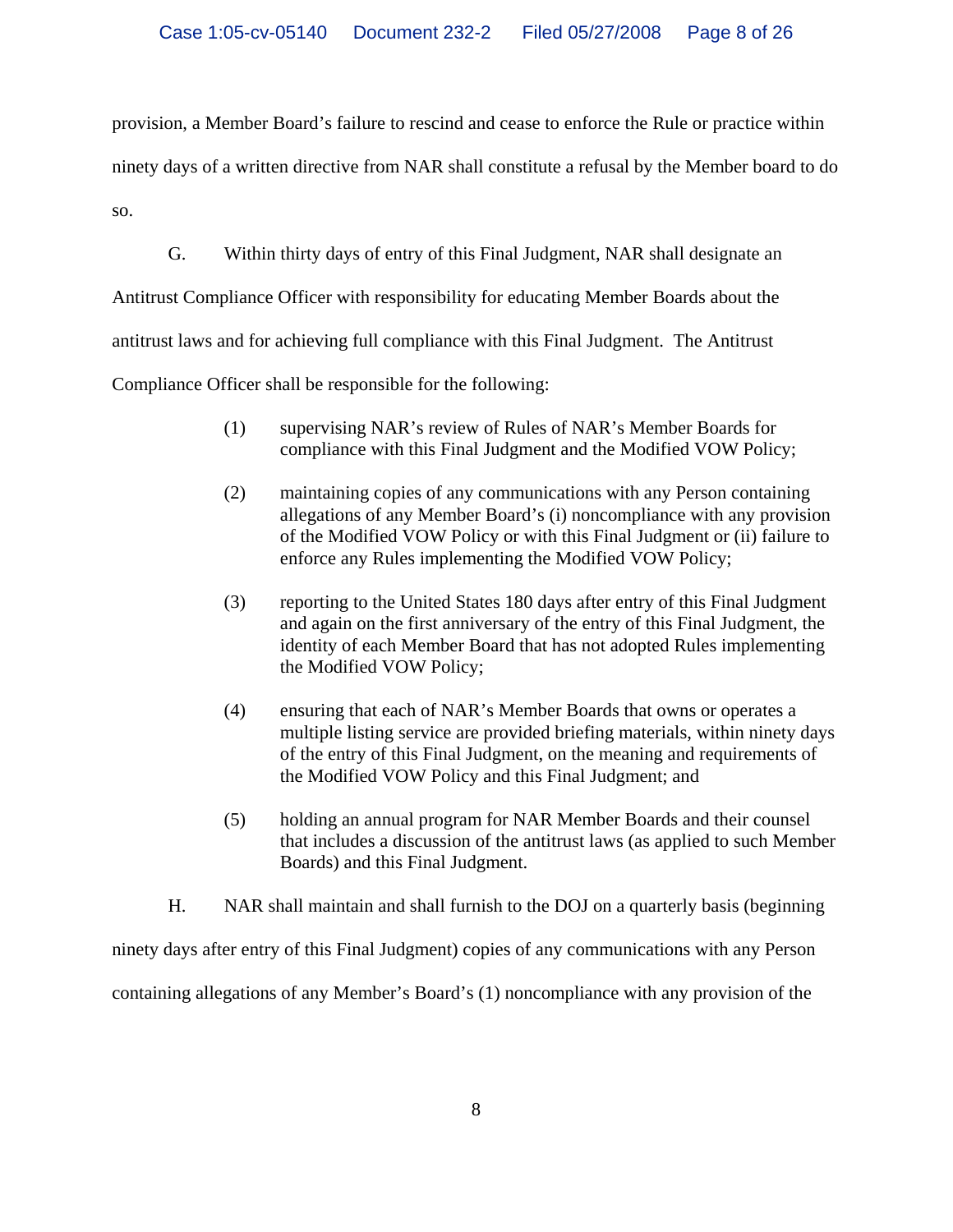Modified VOW Policy or with this Final Judgment or (2) failure to enforce any Rules

implementing the Modified VOW Policy.

I. Within five business days after entry of this Final Judgment, NAR shall provide, in a prominent size and location on its website (www.realtor.org) a hyperlink to a webpage on which NAR has published copies of

- (1) this Final Judgment;
- (2) a notification that Member Boards must repeal any Rules implementing the ILD and VOW Policies (in accordance with Sections V.A and V.B of this Final Judgment); and
- (3) a copy of the Modified VOW Policy.

NAR shall also publish each of the three above items in the first issue of Realtor® Magazine scheduled for publication after the date of entry of this Final Judgment.

#### **VI. PERMITTED CONDUCT**

A. Subject to Section IX of this Final Judgment, nothing in this Final Judgment shall prohibit NAR from adopting and maintaining the definition of MLS Participant and the accompanying Note, together attached as Exhibit B. However, NAR shall direct each Member Board not to suspend or expel any Broker from multiple listing service membership or participation for reasons of the Broker's then-failure to qualify for membership or participation under the definition of MLS Participant and the accompanying Note, together attached as Exhibit B, until May 27, 2009.

B. Notwithstanding any of the above provisions, and subject to Section IX of this Final Judgment, nothing in this Final Judgment shall prohibit NAR from adopting, maintaining,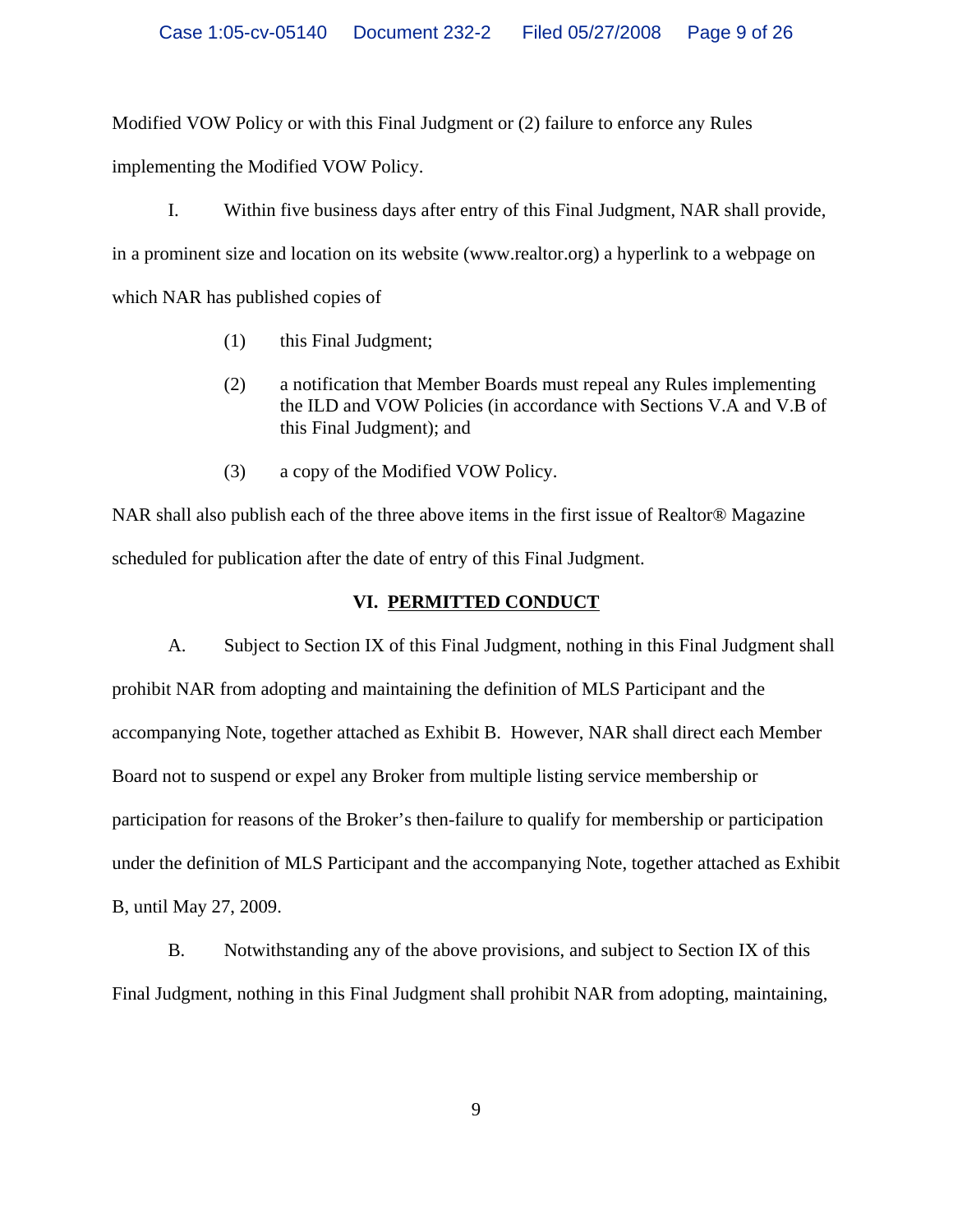or enforcing Rules that are generally applicable on their face and that do not, in their application, unreasonably restrict any method of delivery of Listing Information to Customers.

#### **VII. COMPLIANCE INSPECTION**

A. For the purposes of determining or securing compliance with this Final Judgment, or of determining whether this Final Judgment should be modified or vacated, and subject to any legally recognized privilege, from time to time authorized representatives of the DOJ, including consultants and other Persons retained by the United States, shall, upon written request of an authorized representative of the Assistant Attorney General in charge of the Antitrust Division, and on reasonable notice to NAR, be permitted:

- (1) access during NAR's office hours to inspect and copy, or at the option of the United States, to require NAR to provide hard copy or electronic copies of, all books, ledgers, accounts, records, data, and documents in the possession, custody, or control of NAR, relating to any matters contained in this Final Judgment; and
- (2) to interview, either informally or on the record, NAR's officers, employees, or agents, who may have their individual counsel and counsel for NAR present, regarding such matters. The interviews shall be subject to the reasonable convenience of the interviewee and without restraint or interference by NAR. NAR may, however, prevent the interviewee from divulging matters protected by the attorney-client privilege, work product doctrine, or other applicable privilege.

B. Upon the written request of an authorized representative of the Assistant Attorney General in charge of the Antitrust Division, NAR shall submit written reports or response to written interrogatories, under oath if requested, relating to its compliance with any of the matters contained in this Final Judgment as may be requested.

C. No information or documents obtained by the means provided in this section shall be divulged by the United States to any Person other than an authorized representative of the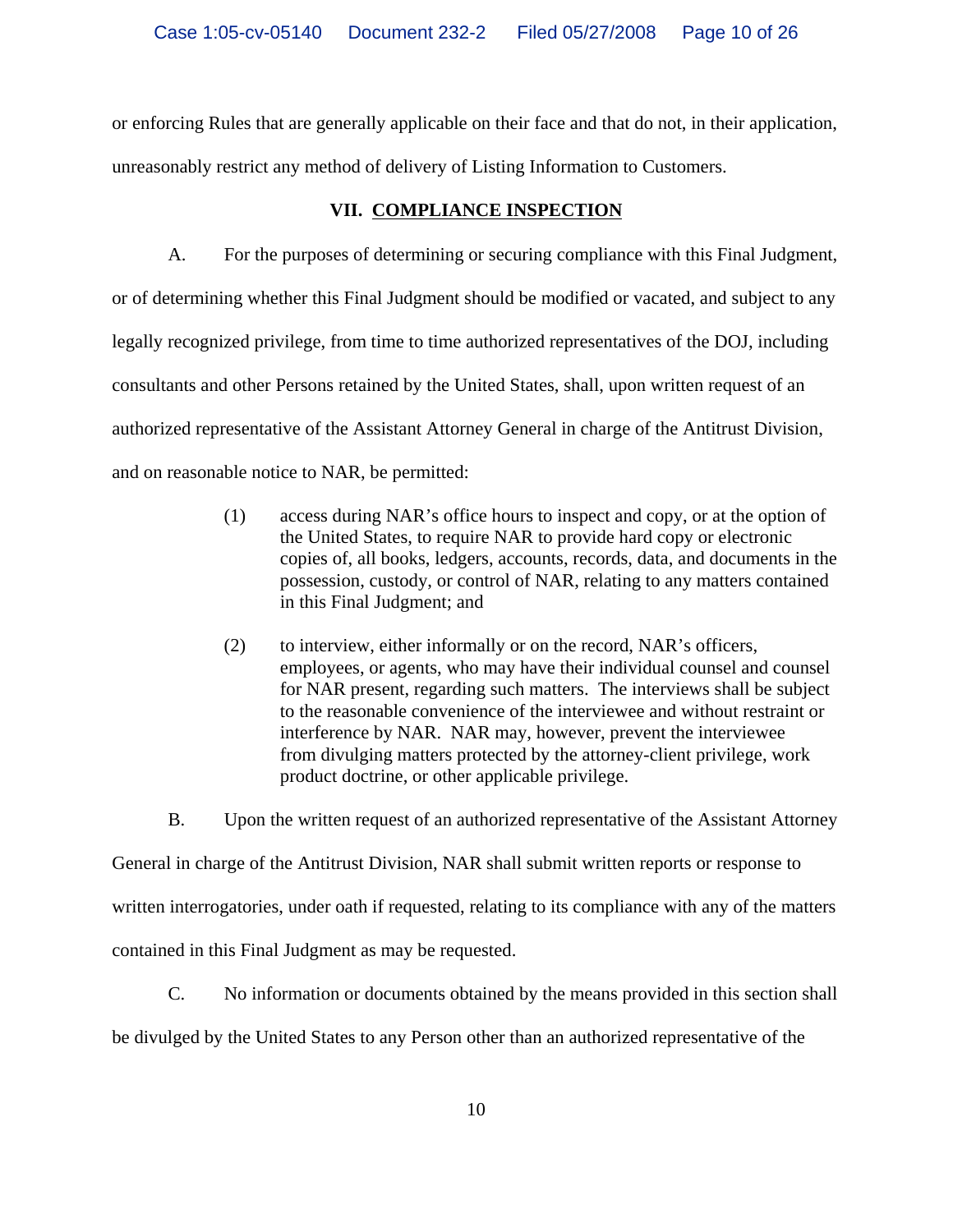executive branch of the United States, except in the course of legal proceedings to which the United States is a party (including grand jury proceedings), or for the purpose of securing compliance with this Final Judgment, or as otherwise required by law.

D. If at the time information or documents are furnished by NAR to the United States, NAR marks as confidential any pertinent page of such material on the grounds that such page contains information as to which a claim of protection may be asserted under Rule  $26(c)(1)(G)$  of the Federal Rules of Civil Procedure, then the United States shall give NAR ten calendar days notice prior to divulging such material in any legal proceeding (other than a grand jury proceeding).

#### **VIII. RETENTION OF JURISDICTION**

This Court retains jurisdiction to enable any party to this Final Judgment to apply to this Court at any time for further orders and directions as may be necessary or appropriate to carry out or construe this Final Judgment, to modify any of its provisions, to enforce compliance, and to punish violations of its provisions.

#### **IX. NO LIMITATION ON GOVERNMENT RIGHTS**

Nothing in this Final Judgment shall limit the right of the United States to investigate and bring actions to prevent or restrain violations of the antitrust laws concerning any Rule or practice adopted or enforced by NAR or any of its Member Boards.

#### **X. EXPIRATION OF FINAL JUDGMENT**

This Final Judgment shall expire ten years from the date of its entry.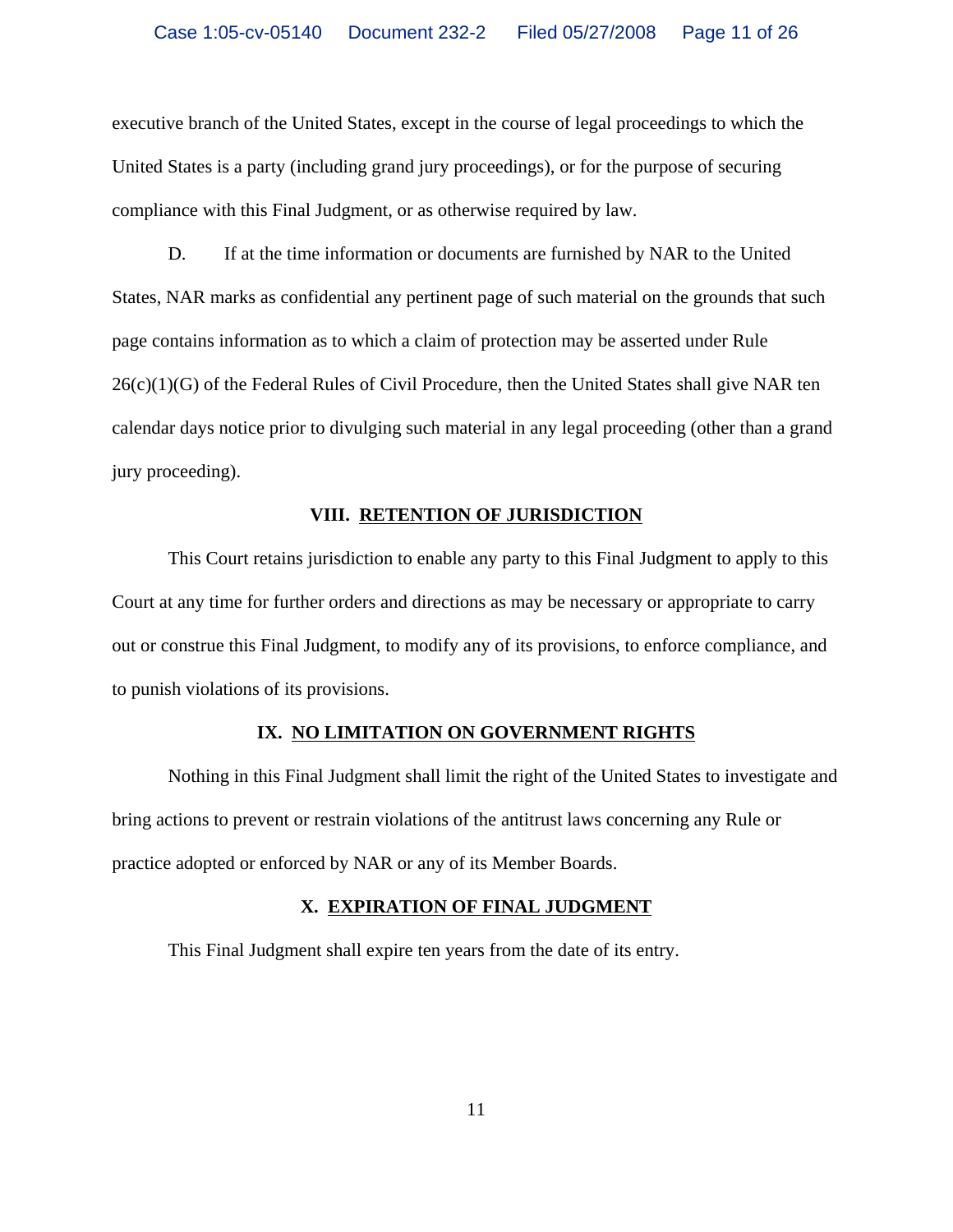#### **XI. PUBLIC INTEREST DETERMINATION**

Entry of this Final Judgment is in the public interest. The parties have complied with the requirements of the Antitrust Procedures and Penalties Act, 15 U.S.C. § 16, including making copies available to the public of this Final Judgment, the Competitive Impact Statement, and any comments thereon and the United States's responses to comments. Based upon the record before the Court, which includes the Competitive Impact Statement and any comments and response to comments filed with the Court, entry of this Final Judgment is in the public interest.

Dated:

Court approval subject to procedures of Antitrust Procedures and Penalties Act, 15 U.S.C. § 16

\_\_\_\_\_\_\_\_\_\_\_\_\_\_\_\_\_\_\_\_\_\_\_\_\_\_\_\_\_\_\_\_\_\_

Matthew F. Kennelly United States District Judge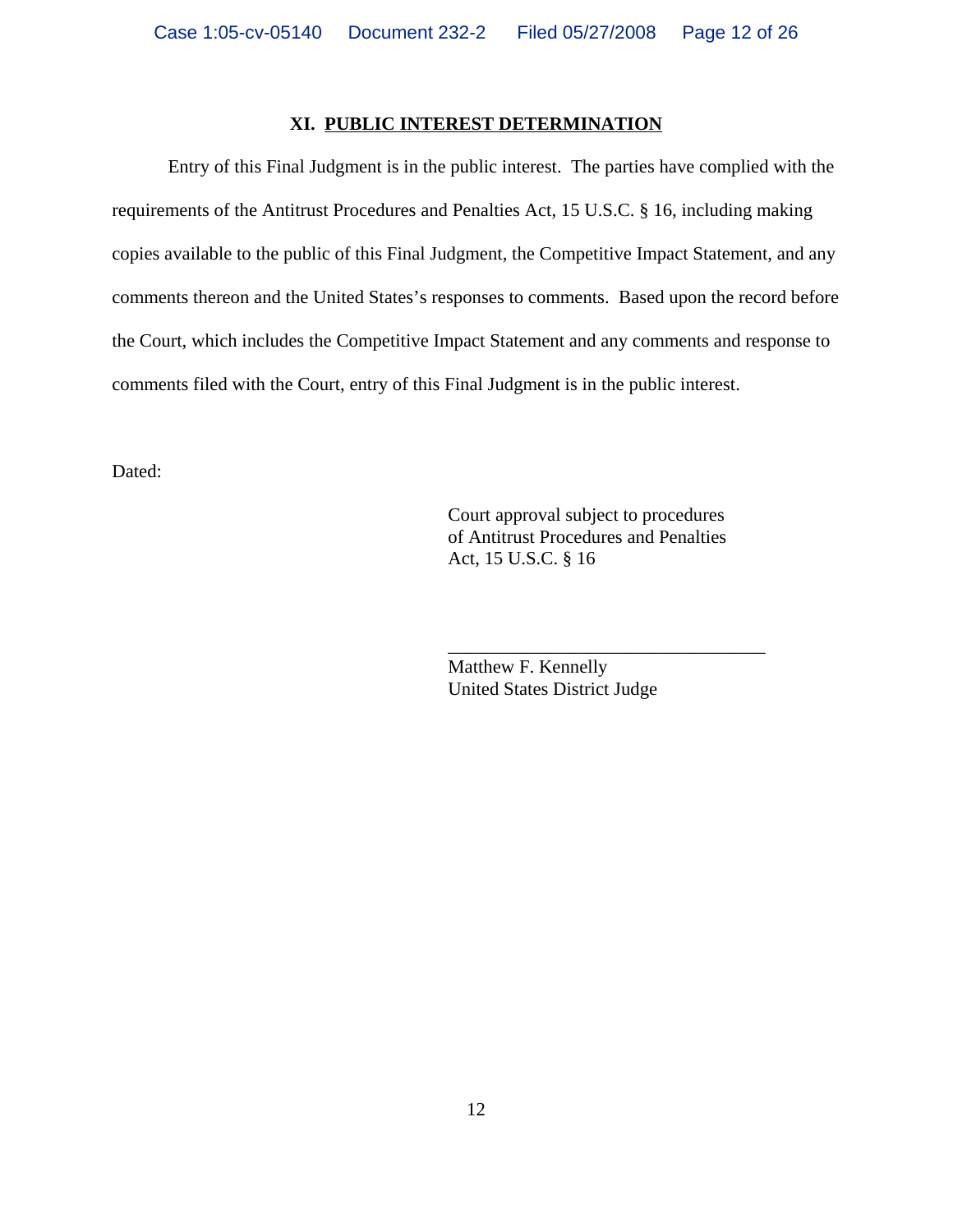# **EXHIBIT A**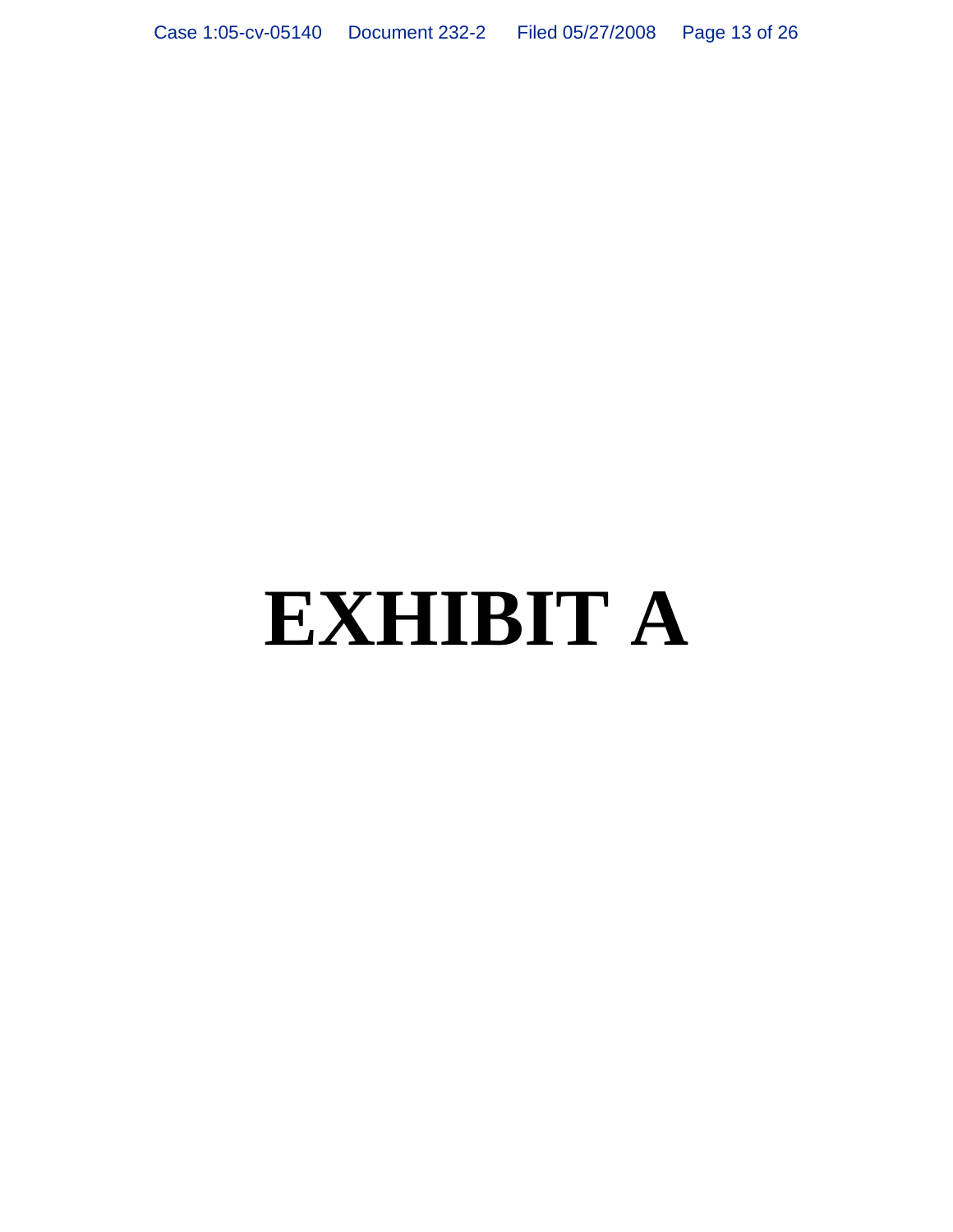#### **Policy governing use of MLS data in connection with Internet brokerage services offered by MLS Participants ("Virtual Office Websites")**

### **I. Definitions and Scope of Policy.**

1. For purposes of this Policy, the term Virtual Office Website ("VOW") refers to a Participant's Internet website, or a feature of a Participant's Internet website, through which the Participant is capable of providing real estate brokerage services to consumers with whom the Participant has first established a broker-consumer relationship (as defined by state law) where the consumer has the opportunity to search MLS data, subject to the Participant's oversight, supervision, and accountability.

a. A Participant may designate an Affiliated VOW Partner ("AVP") to operate a VOW on behalf of the Participant, subject to the Participant's supervision and accountability and the terms of this Policy.

b. A non-principal broker or sales licensee, affiliated with a Participant, may, with the Participant's consent, operate a VOW or have a VOW operated on its behalf by an AVP. Such a VOW is subject to the Participant's supervision and accountability and the terms of this Policy.

c. Each use of the term "Participant" in this Policy shall also include a Participant's nonprincipal brokers and sales licensees (with the exception of references in this section to the "Participant's consent" and the "Participant's supervision and accountability," and in section III.10.a, below, to the "Participant acknowledges"). Each reference to "VOW" or "VOWs" herein refers to all VOWs, whether operated by a Participant, by a non-principal broker or sales licensee, or by an AVP.

2. The right to display listings in response to consumer searches is limited to display of MLS data supplied by the MLS(s) in which the Participant has participatory rights. This does not preclude a firm with offices participating in different MLSs from operating a master website with links to such offices' VOWs.

3. Participants' Internet websites, including those operated for Participants by AVPs, may also provide other features, information, or services in addition to VOWs (including the Internet Data Exchange ("IDX") function).

Participant whose listings will be available on the VOW. 4. The display of listing information on a VOW does not require separate permission from the

5. Except as permitted in Sections III and IV, MLSs may not adopt rules or regulations that conflict with this Policy or that otherwise restrict the operation of VOWs by Participants.

### **II. Policies Applicable to Participants' VOWs.**

1. A Participant may provide brokerage services via a VOW that include making MLS active listing data available, but only to consumers with whom the Participant has first established a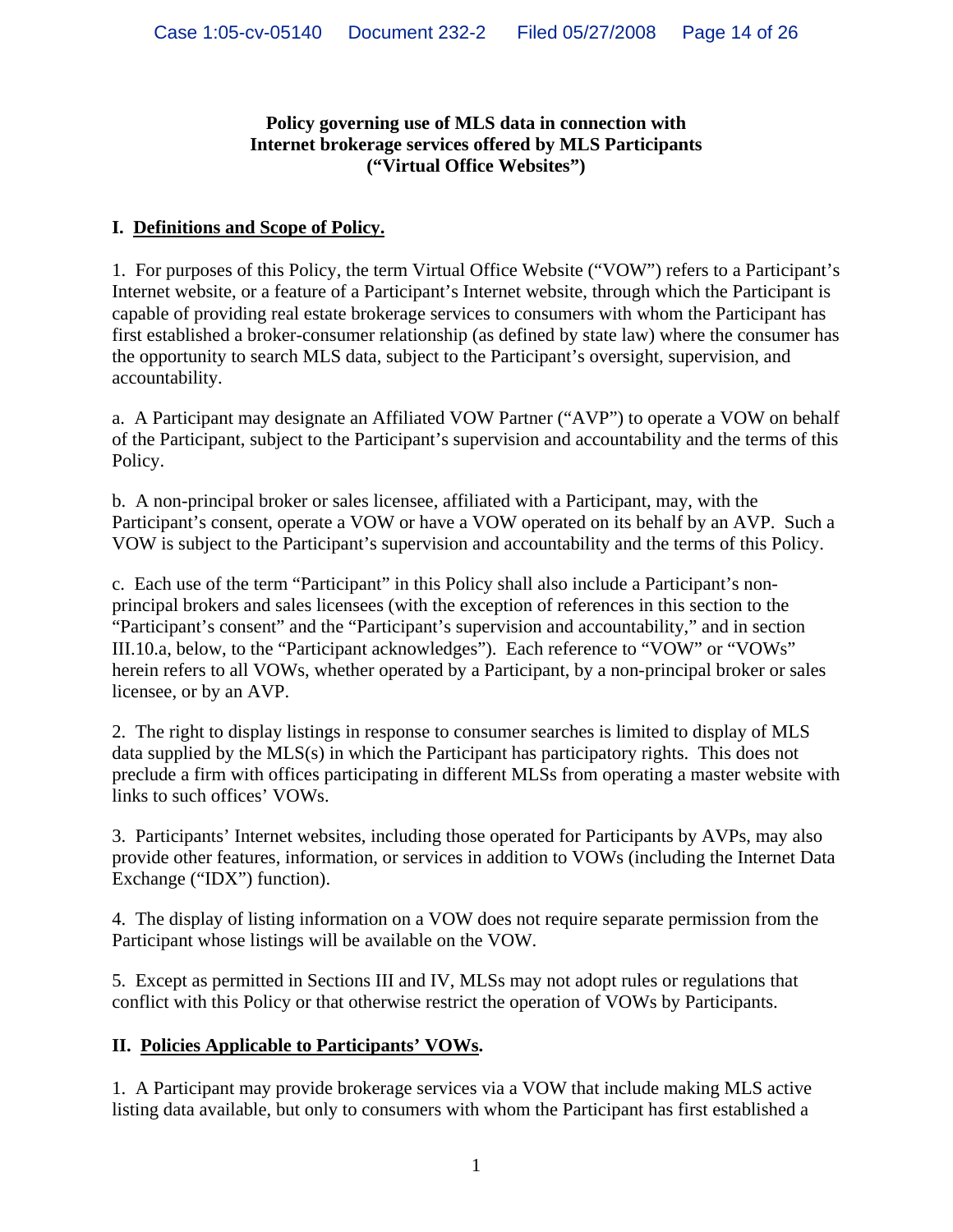lawful consumer-broker relationship, including completion of all actions required by state law in connection with providing real estate brokerage services to clients and customers (hereinafter "Registrants"). Such actions shall include, but are not limited to, satisfying all applicable agency, non-agency, and other disclosure obligations, and execution of any required agreement(s).

2. A Participant's VOW must obtain the identity of each Registrant and obtain each Registrant's agreement to Terms of Use of the VOW, as follows:

- a. A Registrant must provide his or her name and a valid email address. The Participant must send an email to the address provided by the Registrant confirming that the Registrant has agreed to the Terms of Use (described in subsection c below). The Registrant may be permitted to access the VOW only after the Participant has verified that the email address provided is valid and that Registrant received the Terms of Use confirmation.
- b. The Registrant must supply a user name and a password, the combination of which must be different from those of all other Registrants on the VOW, before being permitted to search and retrieve information from the MLS database via the VOW. The user name and password may be established by the Registrant or may be supplied by the Participant, at the option of the Participant. An email address may be associated with only one user name and password. The Registrant's password and access must expire on a date certain but may be renewed. The Participant must at all times maintain a record of the name and email address supplied by the Registrant, and the username and current password of each Registrant. Such records must be kept for not less than 180 days after the expiration of the validity of the Registrant's password. If the MLS has reason to believe that a Participant's VOW has caused or permitted a breach in the security of the data or a violation of MLS rules related to use by one or more Registrants, the Participant shall, upon request, provide to the MLS a copy of the record of the name, email address, user name, current password, and audit trail, if required, of any Registrant identified by the MLS to be suspected of involvement in the violation.
- c. The Registrant must be required affirmatively to express agreement to a "Terms of Use" provision that requires the Registrant to open and review an agreement that provides at least the following:
	- i. That the Registrant acknowledges entering into a lawful consumer-broker relationship with the Participant;
	- ii. That all data obtained from the VOW is intended only for the Registrant's personal, non-commercial use;
	- iii. That the Registrant has a bona fide interest in the purchase, sale, or lease of real estate of the type being offered through the VOW;
	- iv. That the Registrant will not copy, redistribute, or retransmit any of the data or information provided;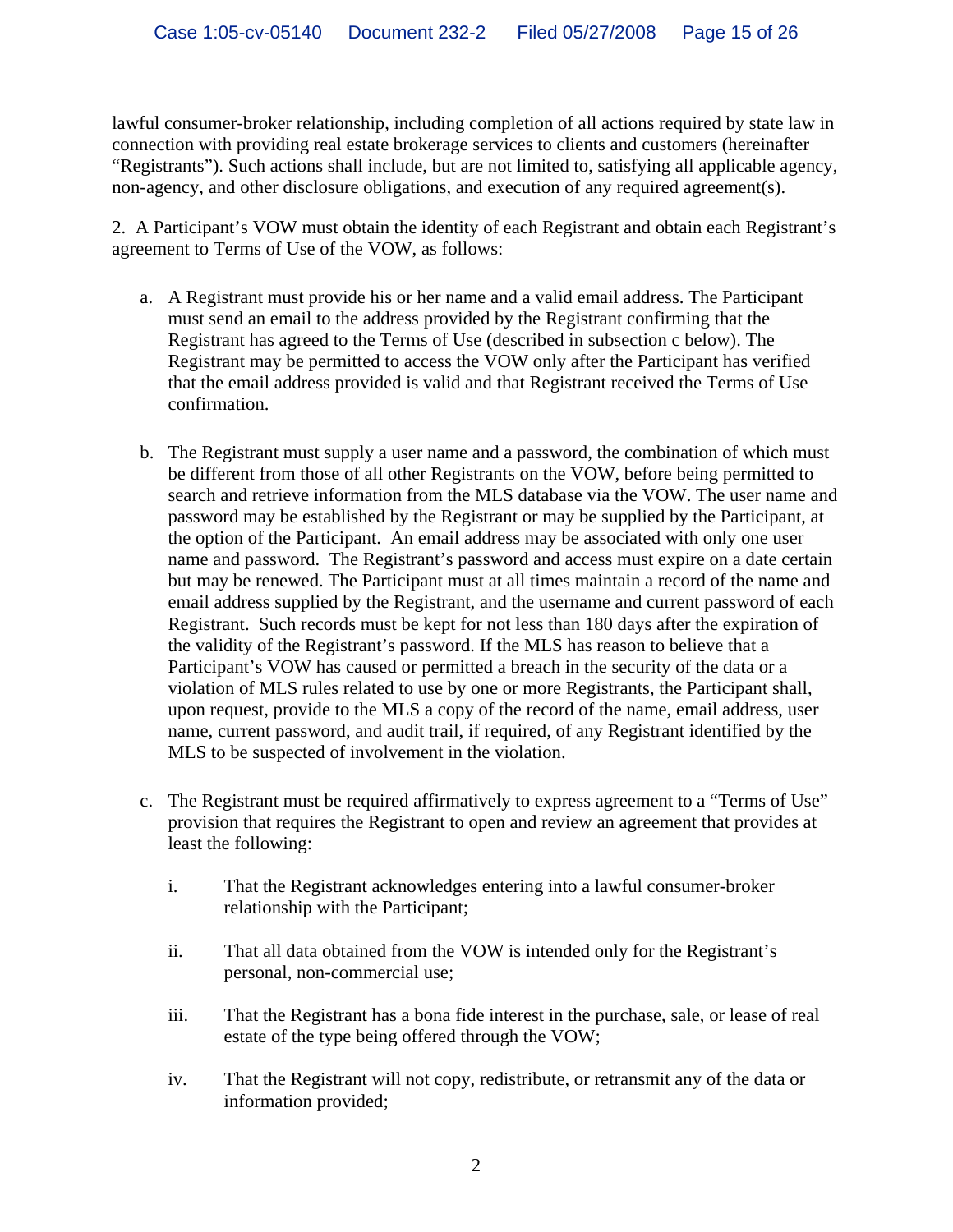v. That the Registrant acknowledges the MLS's ownership of, and the validity of the MLS's copyright in, the MLS database.

After the Registrant has opened for viewing the Terms of Use agreement, a "mouse click" is sufficient to acknowledge agreement to those terms. The Terms of Use Agreement may not impose a financial obligation on the Registrant or create any representation agreement between the Registrant and the Participant.

The Terms of Use agreement shall also expressly authorize the MLS, and other MLS Participants or their duly authorized representatives, to access the VOW for the purposes of verifying compliance with MLS rules and monitoring display of Participants' listings by the VOW.

d. An agreement entered into at any time between the Participant and Registrant imposing a financial obligation on the Registrant or creating representation of the Registrant by the Participant must be established separately from the Terms of Use, must be prominently labeled as such, and may not be accepted solely by mouse click.

3. A Participant's VOW must prominently display an e-mail address, telephone number, or specific identification of another mode of communication (e.g., live chat) by which a consumer can contact the Participant to ask questions, or get more information, about properties displayed on the VOW. The Participant, or a non-principal broker or sales licensee licensed with the Participant, must be willing and able to respond knowledgeably to inquiries from Registrants about properties within the market area served by that Participant and displayed on the VOW.

4. A Participant's VOW must protect the MLS data from misappropriation by employing reasonable efforts to monitor for and prevent "scraping" or other unauthorized accessing, reproduction, or use of the MLS database.

5. A Participant's VOW must comply with the following additional requirements:

a. No VOW shall display listings or property addresses of sellers who have affirmatively directed their listing brokers to withhold their listing or property address from display on the Internet. The listing broker or agent shall communicate to the MLS that a seller has elected not to permit display of the listing or property address on the Internet. Notwithstanding the foregoing, a Participant who operates a VOW may provide to consumers via other delivery mechanisms, such as email, fax, or otherwise, the listings of sellers who have determined not to have the listing for their property displayed on the Internet.

b. A Participant who lists a property for a seller who has elected not to have the property listing or the property address displayed on the Internet shall cause the seller to execute a document that conforms to the form attached to this Policy as Appendix A. The Participant shall retain such forms for at least one year from the date they are signed.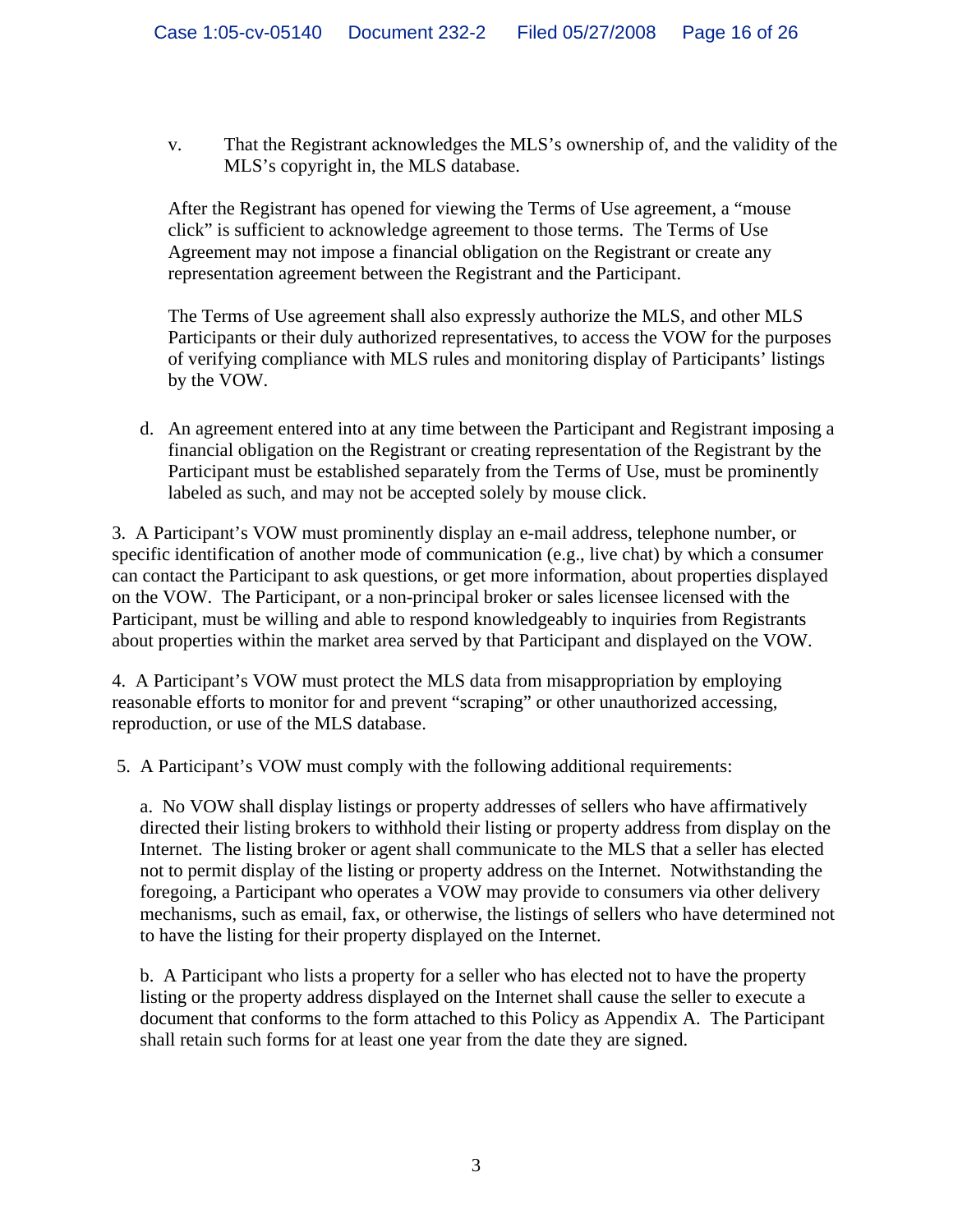c. With respect to any VOW that

(i) allows third-parties to write comments or reviews about particular listings or displays a hyperlink to such comments or reviews in immediate conjunction with particular listings, or

(ii) displays an automated estimate of the market value of the listing (or hyperlink to such estimate) in immediate conjunction with the listing,

the VOW shall disable or discontinue either or both of those features as to the seller's listing at the request of the seller. The listing broker or agent shall communicate to the MLS that the seller has elected to have one or both of these features disabled or discontinued on all Participants' websites. Except for the foregoing and subject to subparagraph (d), a Participant's VOW may communicate the Participant's professional judgment concerning any listing. Nothing shall prevent a VOW from notifying its customers that a particular feature has been disabled "at the request of the seller."

d. A VOW shall maintain a means (e.g., e-mail address, telephone number) to receive comments about the accuracy of any data or information that is added by or on behalf of the VOW operator beyond that supplied by the MLS and that relates to a specific property displayed on the VOW. The VOW operator shall correct or remove any false data or information relating to a specific property upon receipt of a communication from the listing broker or listing agent for that property explaining why the data or information is false. However, the VOW operator shall not be obligated to remove or correct any data or information that simply reflects good faith opinion, advice, or professional judgment.

e. Each VOW shall refresh MLS data available on the VOW not less frequently than every 3 days.

f. Except as provided elsewhere in this Policy or in MLS rules and regulations, no portion of the MLS database may be distributed, provided, or made accessible to any person or entity.

g. Every VOW must display a privacy Policy that informs Registrants of the ways in which information obtained from them will be used.

h. A VOW may exclude listings from display based only on objective criteria, including, but not limited to, factors such as geography, list price, type of property, cooperative compensation offered by listing broker, or whether the listing broker is a Realtor®.

6. A Participant who intends to operate a VOW must notify the MLS of its intention to establish a VOW and must make the VOW readily accessible to the MLS and to all MLS Participants for purposes of verifying compliance with this Policy and any other applicable MLS rules or policies.

7. A Participant may operate more than one VOW itself or through an AVP. A Participant who operates a VOW itself shall not be precluded from also operating VOWs in conjunction with AVPs.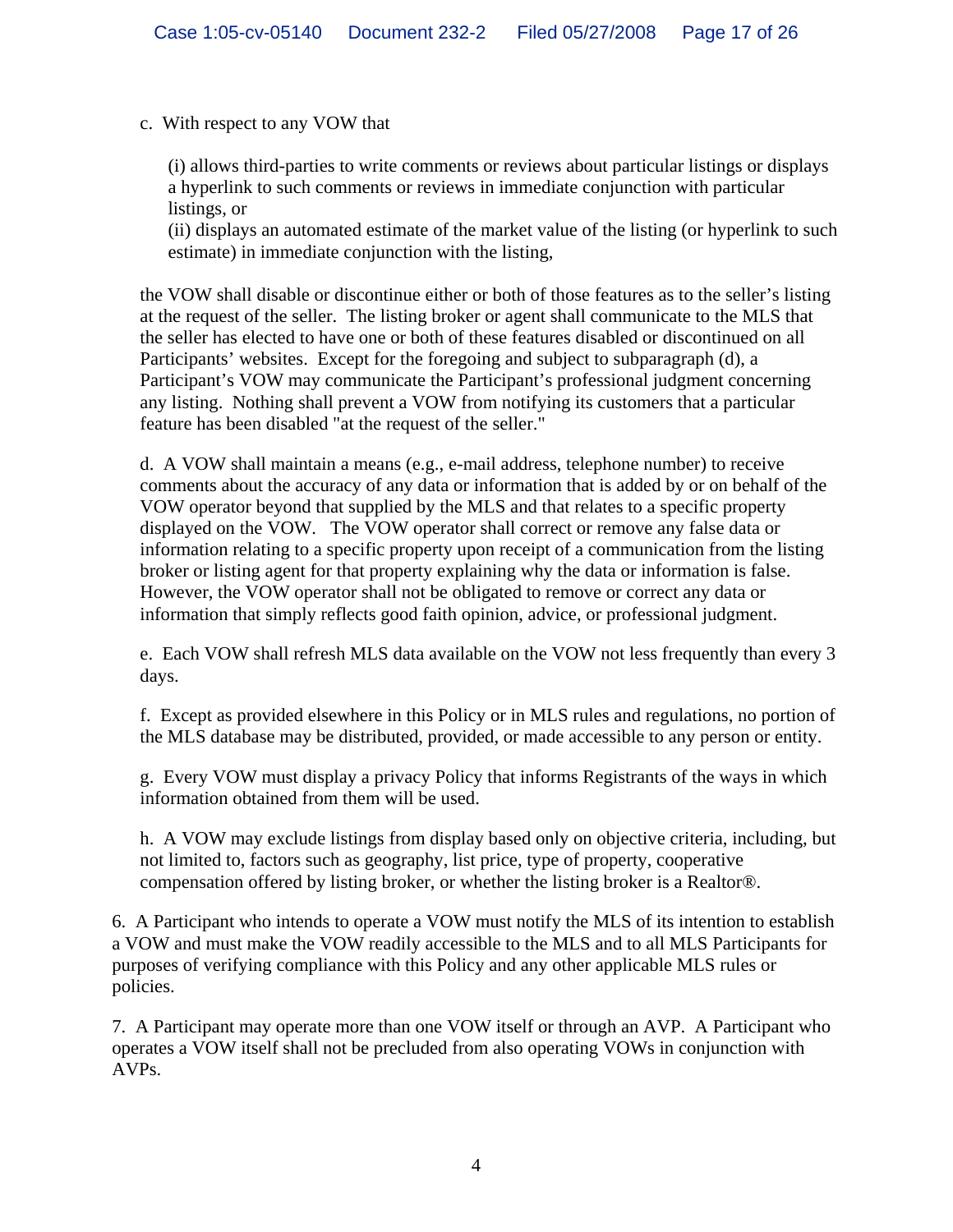### **III. Policies Applicable to Multiple Listing Services.**

1. A Multiple Listing Service shall permit MLS Participants to operate VOWs, or to have VOWs operated for them by AVPs, subject to the requirements of state law and this Policy.

2. An MLS shall, if requested by a Participant, provide basic "downloading" of all MLS nonconfidential listing data**,** including without limitation address fields, listings types, photographs, and links to virtual tours. Confidential data includes only that which Participants are prohibited from providing to customers orally and by all other delivery mechanisms. They include fields containing the information described in paragraph IV(1) of this Policy, provided that sold data (i.e., listing information relating to properties that have sold) shall be deemed confidential and withheld from a download only if the actual sales prices of completed transactions are not accessible from public records. For purposes of this Policy, "downloading" means electronic transmission of data from MLS servers to a Participant's or AVP's server on a persistent basis. An MLS may also offer a transient download. In such case, it shall also, if requested, provide a persistent download, provided that it may impose on users of such download the approximate additional costs incurred by it to do so.

3. This Policy does not require an MLS to establish publicly accessible sites displaying Participants' listings.

4. If an MLS provides a VOW-specific feed, that feed must include all of the non-confidential data included in the feed described in paragraph 2 above except for listings or property addresses of sellers who have elected not to have their listings or addresses displayed on the Internet.

5. An MLS may pass on to those Participants who will download listing information the reasonably estimated costs incurred by the MLS in adding or enhancing its "downloading" capacity to enable such Participants to operate VOWs.

6. An MLS may require that Participants (1) utilize appropriate security protection, such as firewalls, as long as such requirement does not impose security obligations greater than those employed concurrently by the MLS, and/or (2) maintain an audit trail of Registrants' activity on the VOW and make that information available to the MLS if the MLS has reason to believe that any VOW has caused or permitted a breach in the security of the data or a violation of applicable MLS rules.

7. An MLS may not prohibit or regulate display of advertising or the identification of entities on VOWs ("branding" or "co-branding"), except to prohibit deceptive or misleading advertising or co-branding. For purposes of this provision, co-branding will be presumed not to be deceptive or misleading if the Participant's logo and contact information (or that of at least one Participant, in the case of a VOW established and operated by or for more than one Participant) is displayed in immediate conjunction with that of every other party, and the logo and contact information of all Participants displayed on the VOW is as large as the logo of the AVP and larger than that of any third party.

8. Except as provided in this Policy, an MLS may not prohibit Participants from enhancing their VOWs by providing information obtained from sources other than the MLS, additional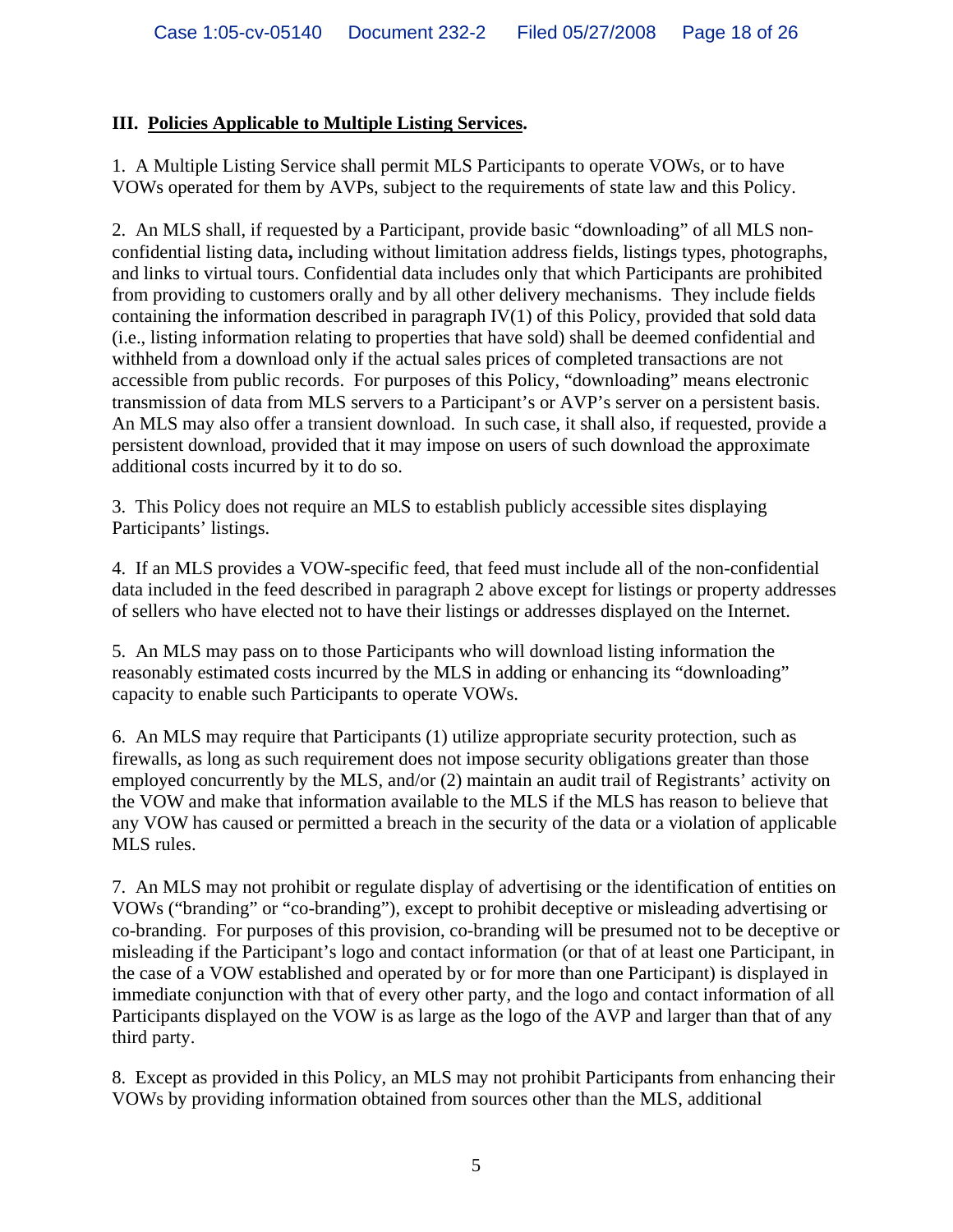technological services (such as mapping functionality), or information derived from nonconfidential MLS data (such as an estimated monthly payment derived from the listed price), or regulate the use or display of such information or technological services on any VOW.

 9. Except as provided in generally applicable rules or policies (such as the Realtor® Code of Ethics), an MLS may not restrict the format of data display on a VOW or regulate the appearance of VOWs.

10. Subject to the provisions below, an MLS shall make MLS listing data available to an AVP for the exclusive purpose of operating a VOW on behalf of a Participant. An MLS shall make MLS listing data available to an AVP under the same terms and conditions as those applicable to Participants. No AVP has independent participation rights in the MLS by virtue of its right to receive data on behalf of a Participant, or the right to use MLS data except in connection with operation of a VOW for a Participant. AVP access to MLS data is derivative of the rights of the Participant on whose behalf the AVP is downloading data.

a. A Participant, non-principal broker or sales licensee, or AVP may establish the AVP's right to receive and use MLS data by providing to the MLS a writing in which the Participant acknowledges its or its non-principal broker's or sales licensee's selection of the AVP to operate a VOW on its behalf.

b. An MLS may not charge an AVP, or a Participant on whose behalf an AVP operates a VOW, more than a Participant that chooses to operate a VOW itself (including any fees or costs associated with a license to receive MLS data, as described in (g), below), except to the extent that the MLS incurs greater costs in providing listing data to the AVP than the MLS incurs in providing listing data to a Participant.

c. An MLS may not place data security requirements or restrictions on use of MLS listing data by an AVP that are not also imposed on Participants.

d. An MLS must permit an AVP to download listing information in the same manner (e.g., via a RETS feed or via an FTP download), at the same times and with the same frequency that the MLS permits Participants to download listing information.

e. An MLS may not refuse to deal directly with an AVP in order to resolve technical problems with the data feed. However, the MLS may require that the Participant on whose behalf the AVP is operating the VOW participate in such communications if the MLS reasonably believes that the involvement of the Participant would be helpful in order to resolve the problem.

f. An MLS may not condition an AVP's access to a data feed on the financial terms on which the AVP provides the site for the Participant.

g. An MLS may require Participants and AVPs to execute license or similar agreements sufficient to ensure that Participants and AVPs understand and agree that data provided by the MLS may be used only to establish and operate a VOW on behalf of the Participant and not for any other purpose.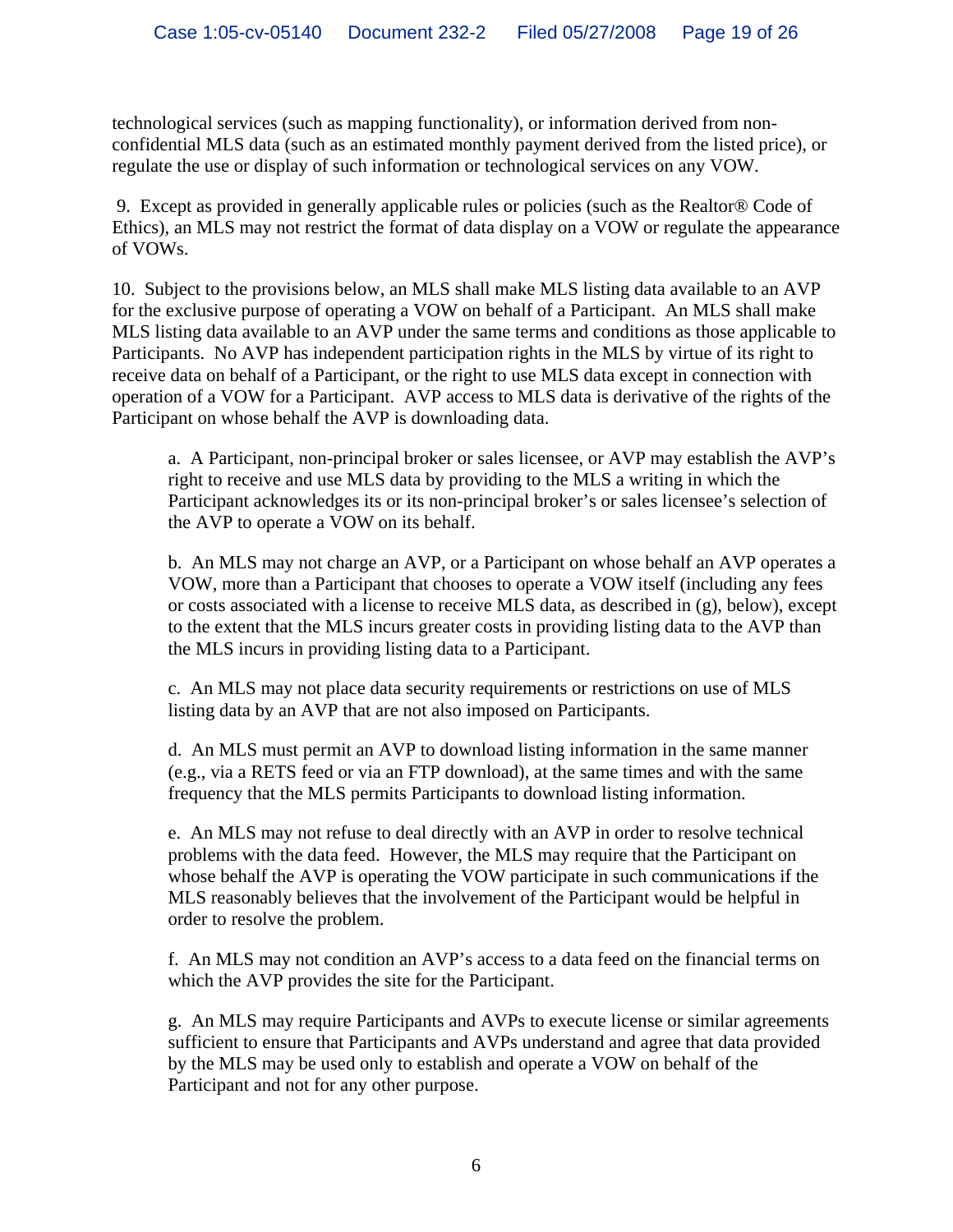h. An MLS may not (i) prohibit an AVP from operating VOWs on behalf of more than one Participant, and several Participants may designate an AVP to operate a single VOW for them collectively, (ii) limit the number of entities that Participants may designate as AVPs for purposes of operating VOWs, or (iii) prohibit Participants from designating particular entities as AVPs except that, if an AVP's access has been suspended or terminated by an MLS, that MLS may prevent an entity from being designated an AVP by another Participant during the period of the AVP's suspension or termination

i. Except as stated below, an MLS may not suspend or terminate an AVP's access to data (a) for reasons other than those that would allow an MLS to suspend or terminate a Participant's access to data, or (b) without giving the AVP and the associated Participant(s) prior notice and the process set forth in the applicable provisions of the MLS rules for suspension or termination of a Participant's access. Notwithstanding the foregoing, an MLS may immediately terminate an AVP's access to data (a) if the AVP is no longer designated to provide VOW services to any Participant, (b) if the Participant for whom the AVP operates a VOW ceases to maintain its status with the MLS, (c) if the AVP has downloaded data in a manner not authorized for Participants and that hinders the ability of Participants to download data, or (d) if the associated Participant or AVP has failed to make required payments to the MLS in accordance with the MLS's generally applicable payment policies and practices.

11. An MLS may not prohibit, restrict, or impede a Participant from referring Registrants to any person or from obtaining a fee for such referral.

### **IV. Requirements That MLSs May Impose on the Operation of VOWs and Participants.**

1. An MLS may impose any, all, or none of the following requirements on VOWs but may impose them only to the extent that equivalent requirements are imposed on Participants' use of MLS listing data in providing brokerage services via all other delivery mechanisms:

a. A Participant's VOW may not make available for search by or display to Registrants the following data intended exclusively for other MLS Participants and their affiliated licensees:

- i. Expired, withdrawn, or pending listings.
- ii. Sold data unless the actual sales price of completed transactions is accessible from public records.
- iii. The compensation offered to other MLS Participants.
- iv. The type of listing agreement, i.e., exclusive right to sell or exclusive agency.
- v. The seller(s) and occupant(s) name(s), phone number(s) and email address(es), where available.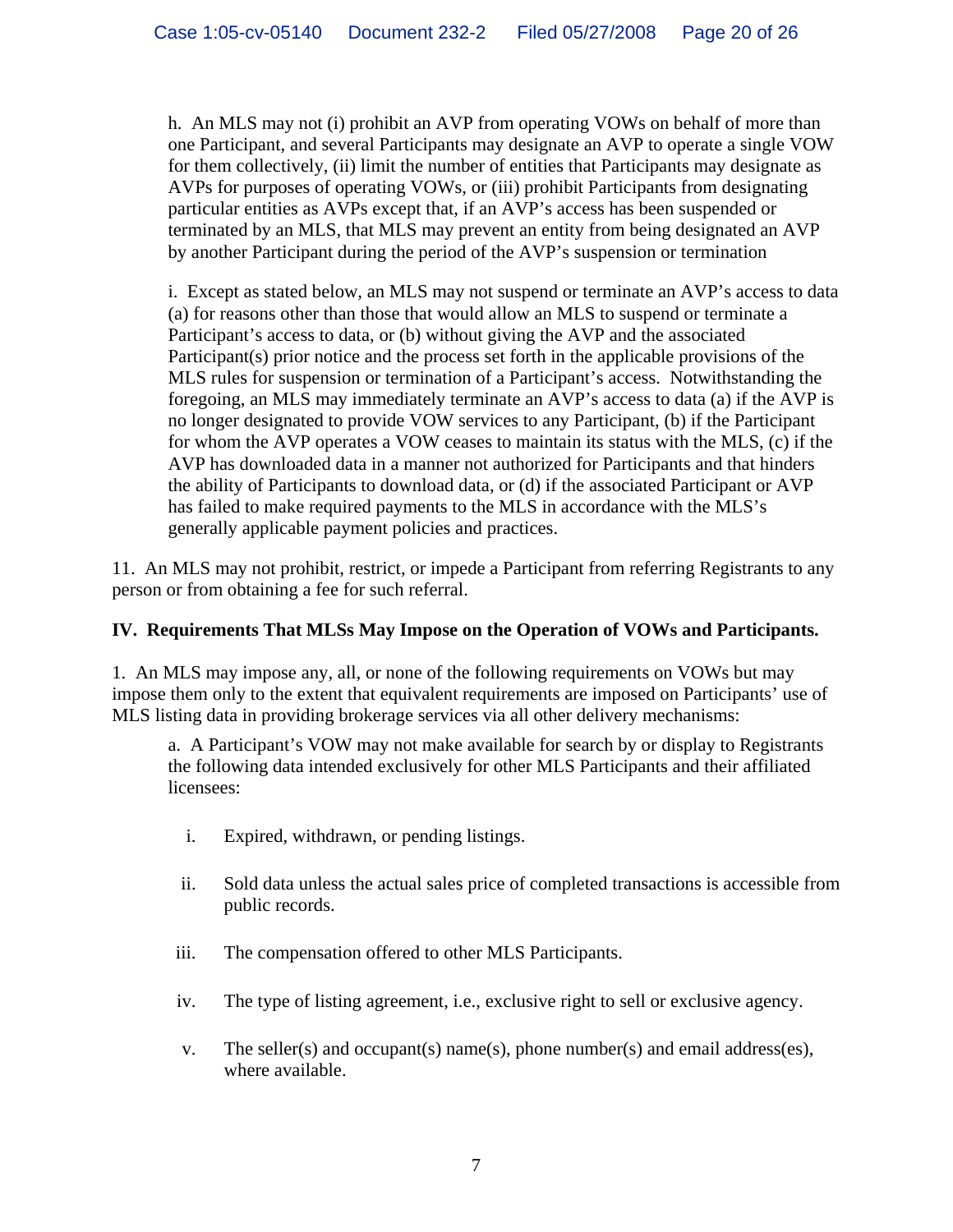vi. Instructions or remarks intended for cooperating brokers only, such as those regarding showing or security of the listed property.

b. The content of MLS data that is displayed on a VOW may not be changed from the content as it is provided in the MLS. MLS data may be augmented with additional data or information not otherwise prohibited from display as long as the source of such other data or information is clearly identified. This requirement does not restrict the format of MLS data display on VOWs or display of fewer than all of the listings or fewer authorized data fields.

c. There shall be a notice on all MLS data displayed indicating that the data is deemed reliable but is not guaranteed accurate by the MLS. A Participant's VOW may also include other appropriate disclaimers necessary to protect the Participant and/or the MLS from liability.

d. Any listing displayed on a VOW shall identify the name of the listing firm in a readily visible color, and reasonably prominent location, and in typeface not smaller than the median typeface used in the display of listing data.

e. The number of current or, if permitted, sold listings that Registrants may view, retrieve, or download on or from a VOW in response to an inquiry may be limited to a reasonable number. Such number shall be determined by the MLS, but in no event may the limit be fewer than 100 listings or 5% of the listings in the MLS, whichever is less.

f. Any listing displayed on a VOW shall identify the name of the listing agent.

2. An MLS may also impose the following other requirements on the operation of VOWs:

a. Participants displaying other brokers' listings obtained from other sources, e.g., other MLSs, non-participating brokers, etc. shall display the source from which each such listing was obtained.

b. A maximum period, no shorter than 90 days and determined by the MLS, during which Registrants' passwords are valid, after which such passwords must be changed or reconfirmed.

3. An MLS may not prohibit Participants from downloading and displaying or framing listings obtained from other sources, e.g., other MLSs or from brokers not participating in that MLS, etc., but may require either that (i) such information be searched separately from listings obtained from other sources, including other MLSs, or (ii) if such other sources are searched in conjunction with searches of the listings available on the VOW, require that any display of listings from other sources identify such other source.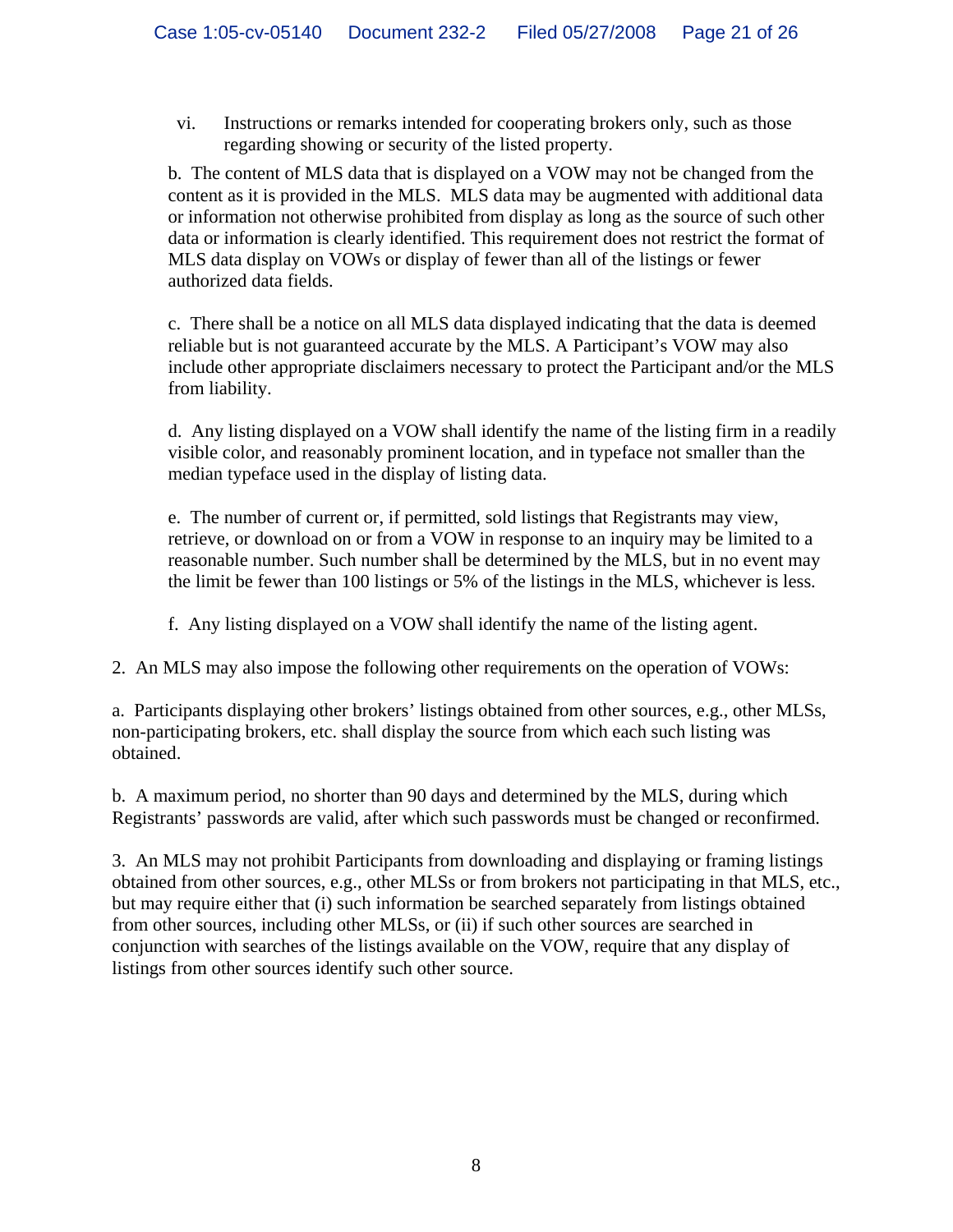EFFECTIVE DATE:

MLSs have until not later than [90 DAYS AFTER ENTRY OF THE FINAL JUDGMENT] to adopt rules implementing the foregoing policies and to comply with the provisions of section III above, and (2) Participants shall have until not later than 180 days following adoption and implementation of rules by an MLS in which they participate to cause their VOW to comply with such rules.

See Appendix A for Seller Opt-Out Form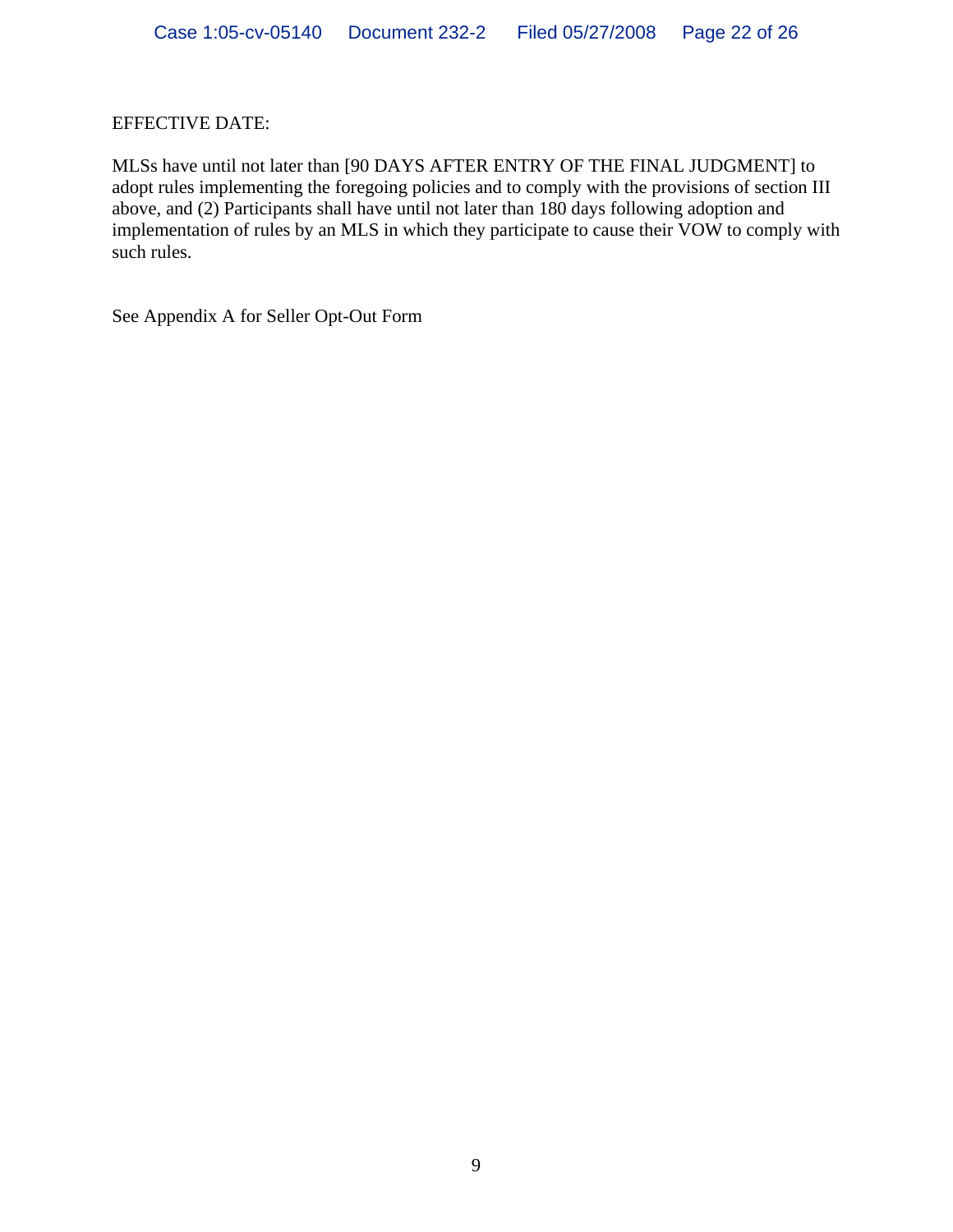#### **Appendix A Seller Opt-Out Form**

1.[Check one]

a. [Check here] I have advised my broker or sales agent that I do not want the listed property to be displayed on the Internet; or

the listed property to be displayed on the Internet. b. [Check here] I have advised my broker or sales agent that I do not want the address of

2. I understand and acknowledge that, if I have selected option a, consumers who conduct searches for listings on the Internet will not see information about the listed property in response to their search.

\_\_\_\_\_\_\_\_\_\_\_ initials of seller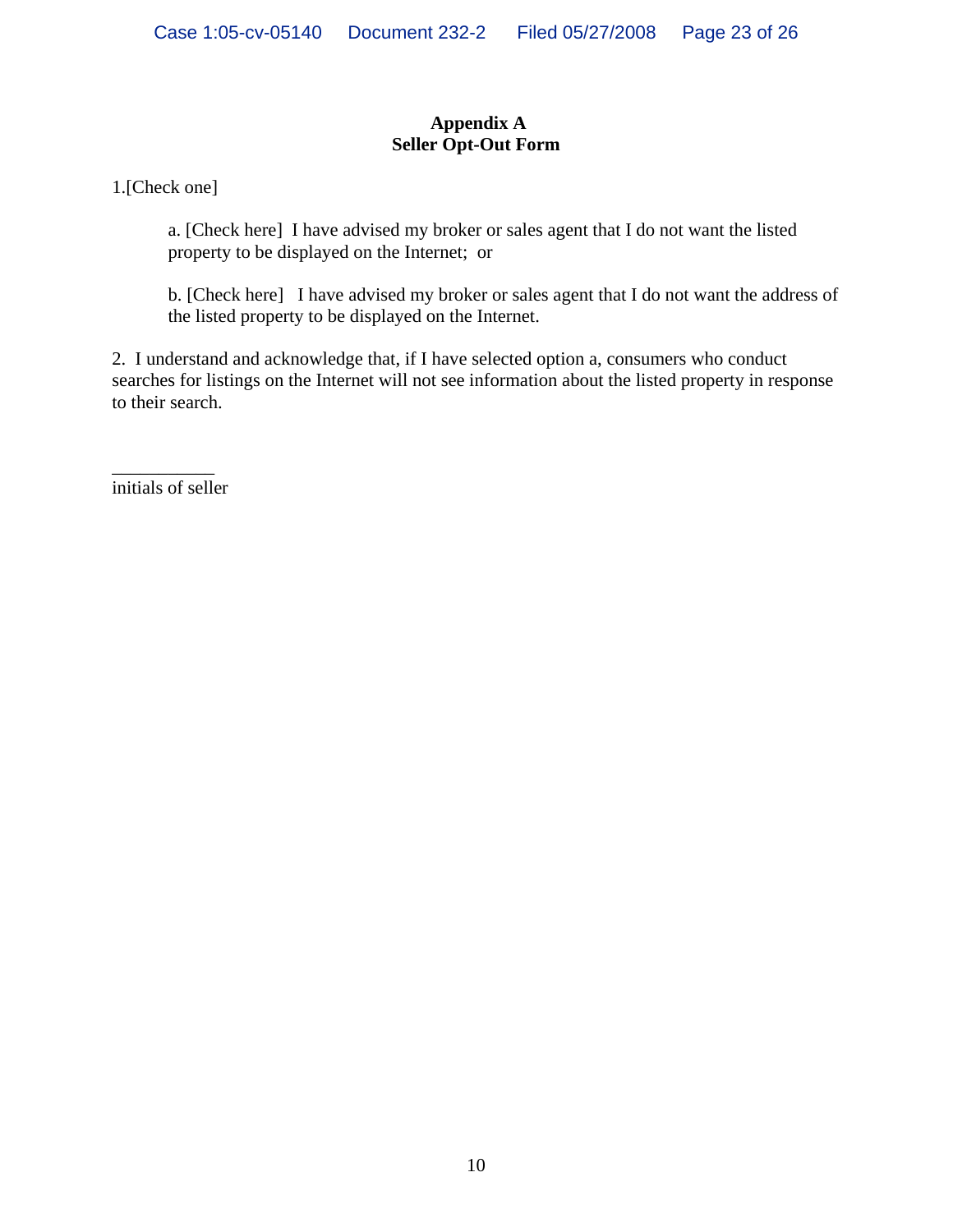# **EXHIBIT B**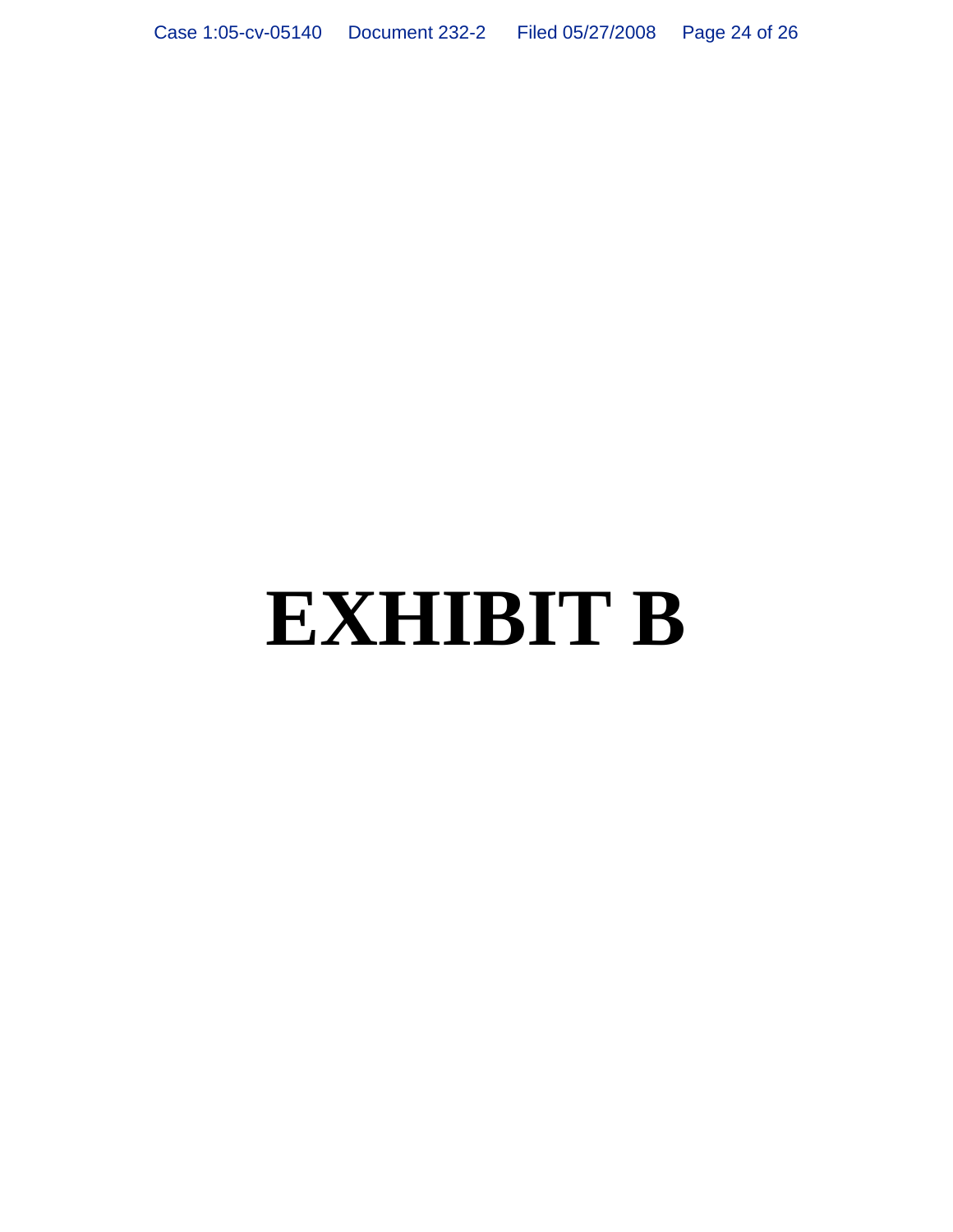#### (Statement of MLS Policy) **Statement 7.9 . . . Definition of MLS "Participant"**

The term "Participant" in a Board Multiple Listing Service is defined, as follows:

"Where the term REALTOR® is used in this explanation of policy in connection with the word 'Member' or the word 'Participant', it shall be construed to mean the REALTOR® principal or principals, of this or any other Board, or a firm comprised of REALTOR® principals participating in a Multiple Listing Service owned and operated by the Board. Participatory rights shall be held by an individual principal broker unless determined by the Board or MLS to be held by a firm. It shall not be construed to include individuals other than a principal or principals who are REALTOR® Members of this or any other Board, or who are legally entitled to participate without Board membership. However, under no circumstances is any individual or firm, regardless of membership status, entitled to MLS 'Membership' or 'Participation' unless they hold a current, valid real estate broker's license and are capable of offering and accepting offer or accept cooperation and compensation to and from other Participants or are licensed or certified by an appropriate state regulatory agency to engage in the appraisal of real property. Use of information developed by or published by a Board Multiple Listing Service is strictly limited to the activities authorized under a Participant's licensure(s) or certification and unauthorized uses are prohibited. Further, none of the foregoing is intended to convey 'Participation' or 'Membership' or any right of access to information developed by or published by a Board Multiple Listing Service where access to such information is prohibited by law. Additionally, the foregoing does not prohibit Board Multiple Listing Services, at their discretion, from categorizing non-principal brokers, sales licensees, licensed and certified appraisers and others affiliated with the MLS 'Members' or 'Participants' as 'users' or 'subscribers' and, holding such individuals personally subject to the rules and regulations and any other governing provisions of the MLS and to discipline for violations thereof. MLSs may, as a matter of local determination, limit participatory rights to individual principal brokers, or to their firms, and to licensed or certified appraisers, who maintain an office or Internet presence from which they are available to represent real estate sellers, buyers, lessors or lessees or from which they provide appraisal services. (Amended 5/02)

 Where the terms 'subscriber' or 'user' are used in connection with a Multiple Listing Service owned or operated by a Board of REALTORS®, they refer to non-principal brokers, sales licensees, and licensed and certified real estate appraisers affiliated with an MLS Participant and may, as a matter of local option, also include a Participant's affiliated unlicensed administrative and clerical staff, personal assistants, and individuals seeking licensure or certification as real estate appraisers provided that any such individual is under the direct supervision of an MLS Participant or the Participant's licensed designee. If such access is available to unlicensed or uncertified individuals, their access is subject to the rules and regulations, the payment of applicable fees and charges (if any), and the limitations and restrictions of state law. None of the foregoing shall diminish the Participant's ultimate responsibility for ensuring compliance with the rules and regulations of the MLS by all individuals affiliated with the Participant. (Adopted 4/92)

Under the 'Board of Choice' policy, MLS participatory rights shall be available to any REALTOR® (principal) or any firm comprised of REALTORS® (principals) irrespective of where they hold primary membership subject only to their agreement to abide by any MLS rules or regulations; agreement to arbitrate disputes with other Participants; and payment of any MLS dues, fees, and charges." Participatory rights granted under Board of Choice do not confer voting privileges or eligibility for office as an MLS committee member, officer, or director, except as granted at the discretion of the local Board and/or MLS. (Amended 5/97)

The universal access to services component of Board of Choice is to be interpreted as requiring that MLS Participatory rights be available to REALTOR® principals, or to firms comprised of REALTOR® principals, irrespective of where primary or secondary membership is held. This does not preclude an MLS from assessing REALTORS® not holding primary or secondary membership locally fees, dues, or charges that exceed those or, alternatively, that are less than those charged Participants holding such memberships locally or additional fees to offset actual expenses incurred in providing MLS services such as courier charges, long distance phone charges, etc., or for charging any Participant specific fees for optional additional services. (Amended 11/96)

None of the foregoing shall be construed as requiring a Board to grant MLS participatory rights, under Board of Choice, where such rights have been previously terminated by action of that Board's Board of Directors." (Adopted 11/95)

#### (Model MLS rules)

**Section 3—Participation:** Any REALTOR® of this or any other Board who is a principal, partner, corporate officer, or branch office manager acting on behalf of a principal, without further qualification, except as otherwise stipulated in these bylaws, shall be eligible to participate in Multiple Listing upon agreeing in writing to conform to the rules and regulations thereof and to pay the costs incidental thereto.\* However, under no circumstances is any individual or firm, regardless of membership status, entitled to Multiple Listing Service "membership" or "participation" unless they hold a current, valid real estate broker's license and are capable of offering and accepting offer or accept compensation to and from other Participants or are licensed or certified by an appropriate